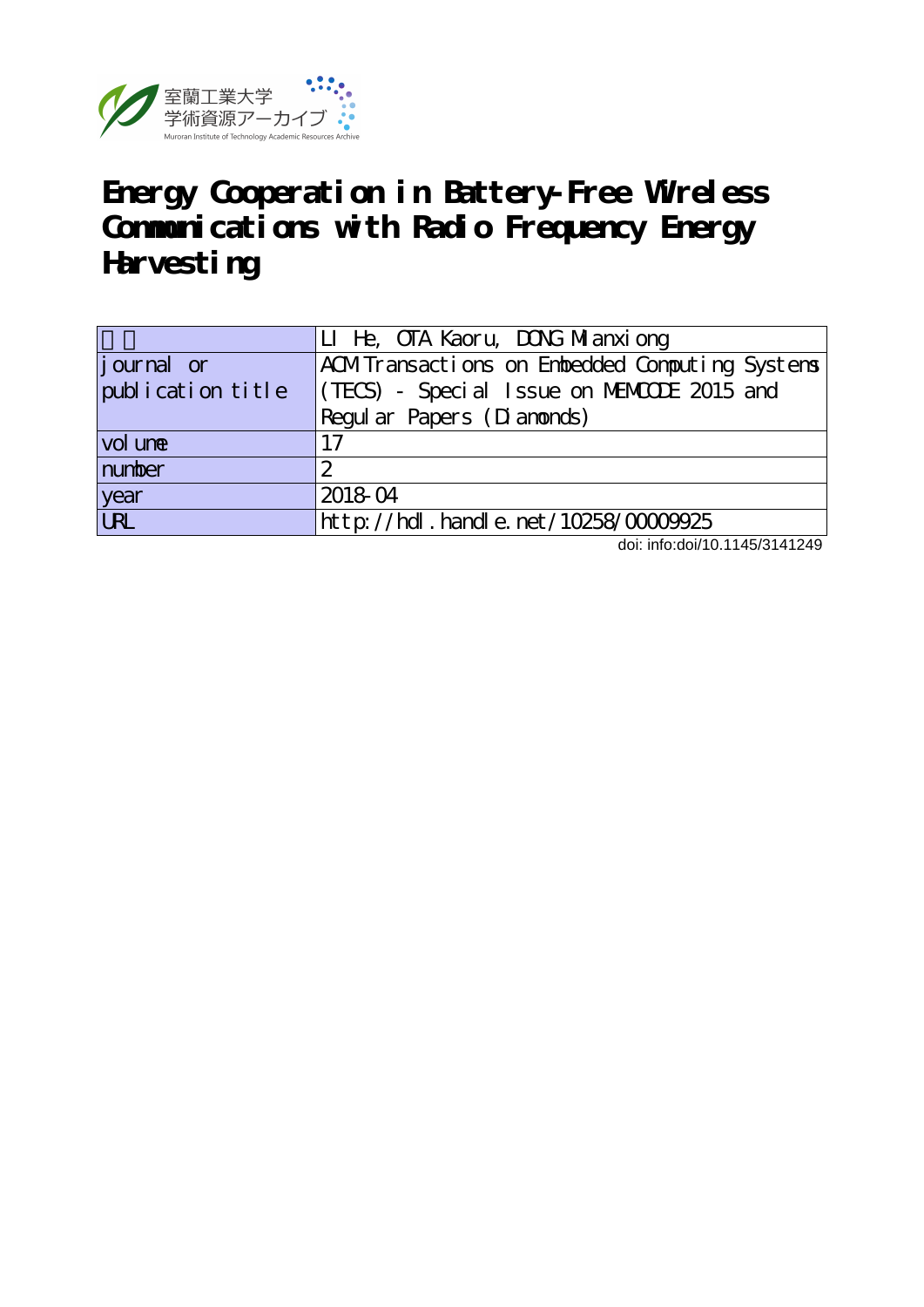# HE LI, KAORU OTA, and MIANXIONG DONG, Muroran Institute of Technology, JAPAN

Radio frequency (RF) energy harvesting techniques are becoming a potential method to power battery-free wireless networks. In RF energy harvesting communications, energy cooperation enables shaping and optimization of the energy arrivals at the energy-receiving node to improve the overall system performance. In this paper, we proposed an energy cooperation scheme that enables energy cooperation in battery-free wireless networks with RF harvesting. We first study the battery-free wireless network with RF energy harvesting then state the problem that optimizing the system performance with limited harvesting energy through new energy cooperation protocol. Finally, from the extensive simulation results, our energy cooperation protocol performs better than the original battery-free wireless network solution.

#### CCS Concepts: • Networks  $\rightarrow$  Network architectures; Network protocols; Network properties; Network manageability; Sensor networks; • Hardware  $\rightarrow$  Renewable energy;

Additional Key Words and Phrases: Batter-free networks, Energy cooperation, RF energy harvesting

#### ACM Reference Format:

HE LI, KAORU OTA, and MIANXIONG DONG. 2017. Energy Cooperation in Battery-Free Wireless Communications with Radio Frequency Energy Harvesting. ACM Trans. Embedd. Comput. Syst. 1, 1, Article 1 (January 2017), [19](#page-19-0) pages.<https://doi.org/10.1145/3141249>

# 1 INTRODUCTION

Battery-free wireless networks avoid the battery replacement of the traditional wireless networks, which are applied for more applications, e.g., wireless sensor networks [\[24\]](#page-18-0) [\[31](#page-18-1)], Internet of Things (IoT) [\[20](#page-18-2)] [\[32](#page-18-3)], and the fifth generation communication networks [\[1\]](#page-17-0). In battery-free wireless networks, the nodes harvest energy from the environment for the wireless communications, which can supply power infinitely [\[15\]](#page-17-1) [\[33](#page-18-4)].

Recent years, radio frequency (RF) energy harvesting is playing an important role in wireless networks that wireless nodes can harvest energy from RF waves to extend network lifetime [\[3](#page-17-2)] [\[26\]](#page-18-5) [\[19](#page-18-6)]. For battery-free wireless networks, RF harvesting is also considered as an emerging technology to maintain data communications [\[23\]](#page-18-7). Since RF energy sources are discontinuous distributed, some wireless nodes are hard to harvest enough energy. In general wireless networks, as the nodes in wireless networks have batteries to store energy, it

Authors' address: HE LI, heli@mmm.muroran-it.ac.jp; KAORU OTA, ota@mmm.muroran-it.ac.jp; MIANX-IONG DONG, mxdong@mmm.muroran-it.ac.jp, Muroran Institute of Technology, Mizumoto Cho 27-1, Muroran, Hokkaido, 0508585, JAPAN.

Permission to make digital or hard copies of all or part of this work for personal or classroom use is granted without fee provided that copies are not made or distributed for profit or commercial advantage and that copies bear this notice and the full citation on the first page. Copyrights for components of this work owned by others than the author(s) must be honored. Abstracting with credit is permitted. To copy otherwise, or republish, to post on servers or to redistribute to lists, requires prior specific permission and/or a fee. Request permissions from permissions@acm.org.

© 2017 Copyright held by the owner/author(s). Publication rights licensed to Association for Computing Machinery.

1539-9087/2017/1-ART1 \$15.00 <https://doi.org/10.1145/3141249> 1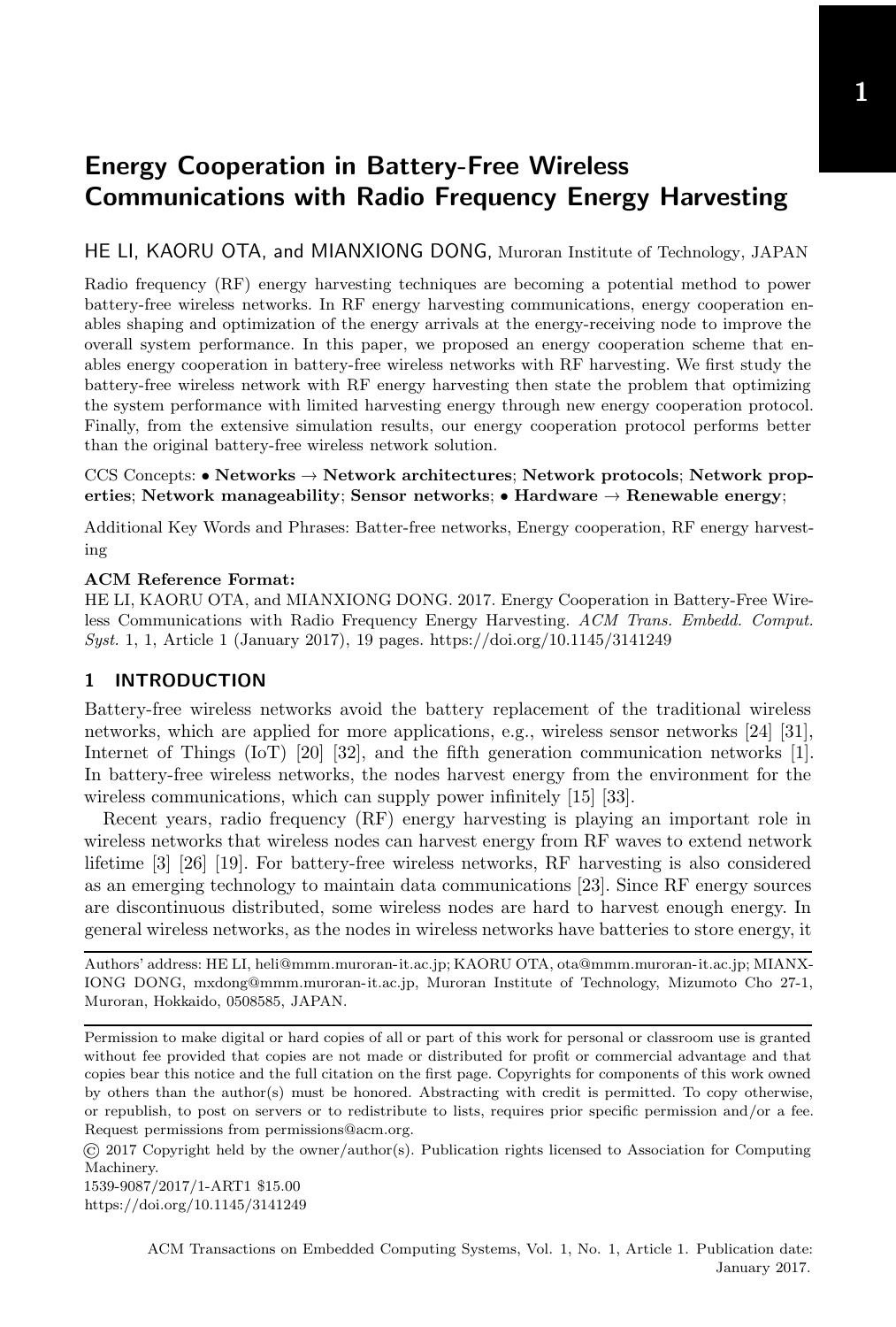is possible to maintain the network through careful energy management [\[13\]](#page-17-3) [\[28](#page-18-8)]. However, as wireless nodes need continuous energy supplement, battery-free networks are difficult to work well on simple energy management [\[18\]](#page-18-9).

Energy cooperation is a potential solution to enable battery-free wireless networks with RF harvesting. Because of the intermittency of Rf energy distribution, some wireless nodes will harvest more than necessary energy [\[10\]](#page-17-4). Energy cooperation means the wireless nodes with substantial energy can share their energy to those energy deprived nodes, which is an efficient methodology to improve the network performance of general wireless networks. As the nodes in battery-free are not able to store excessive energy, energy cooperation needs more dedicated control to improve the energy efficiency.

In this paper, we propose an energy cooperation scheme to improve the network performance of battery-free wireless networks. We first study the battery-free wireless networks with RF energy harvesting and introduce energy cooperation into the communication protocol. Then, we formulate the problem to minimize the overall latency of the given battery-free wireless network with RF energy harvesting. We solve the problem of the latency optimization with an energy cooperation protocol. We also formulate and analyze the efficiency of the energy cooperation protocol in the given battery-free wireless network. For evaluating the energy cooperation performance, we take extensive simulations and the numerical results show the network latency is decreased by our protocol.

The main contributions of this paper are summarized as follows.

- We first study the energy cooperation to optimize the network performance of batteryfree wireless networks with RF energy harvesting. Since RF energy powering batteryfree networking is a prospective technology, our work is the first work to optimize the network performance through energy cooperation.
- We then design the energy cooperation protocol to minimize the network latency of the battery-free wireless network. It is a challenging problem which needs to understand thoroughly the impact of energy harvesting and cooperation in the battery-free wireless network.
- We take the performance evaluation of the energy cooperation protocol with extensive simulations with settings from realistic battery-free wireless networks. We also compare our pricing strategy with the original network and the results show that our protocol decreases the network latency.

The rest of this paper is summarized as follows. Section [2](#page-2-0) reviews the related work. Our network scenario and motivations are introduced in Section [3.](#page-4-0) Section [4](#page-6-0) presents the problem formulation. An optimal energy cooperation protocol is proposed in Section [5.](#page-9-0) Section [6](#page-12-0) gives the simulation results. Finally, Section [7](#page-16-0) concludes this paper and give the future work.

# <span id="page-2-0"></span>2 RELATED WORK

In this section, we first introduce some main technologies of RF harvesting in battery-free wireless networks. Then, we discuss some energy cooperation strategies with RF harvesting.

#### 2.1 RF energy harvesting in battery-free wireless networks

Some previous works focus on the design and implementation of battery-free wireless devices with RF energy harvesting. Radio frequency identification (RFID) applications are considered as an important area of battery-free devices. [\[25](#page-18-10)] proposed a programmable battery-free sensing and computational platform for sensor-enhanced RFID applications. They extend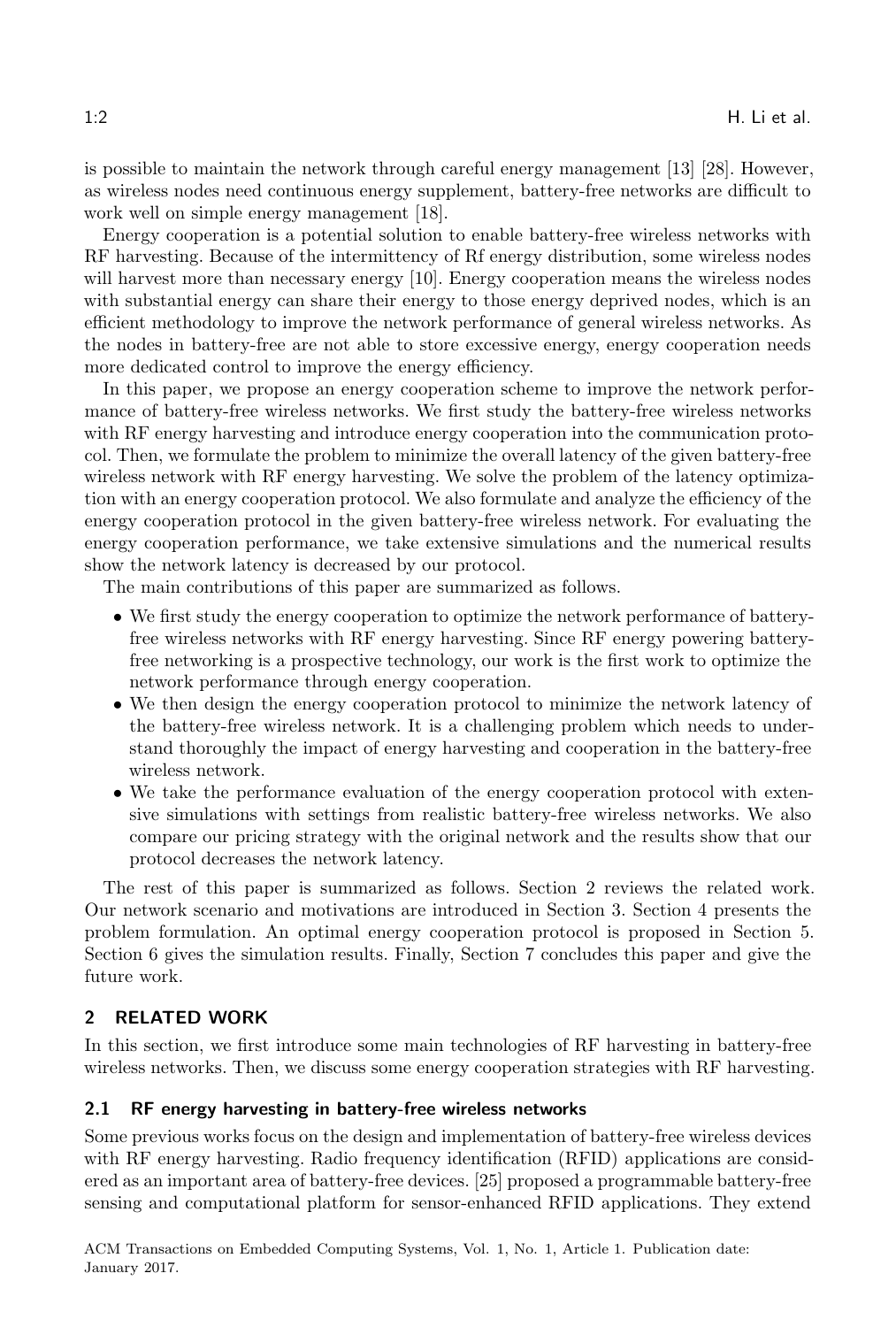the maximum operational range of RFID sensing to 4.3m and provide a communication channel based on RFID reader physical layer.

Harvesting ambient RF energy is an important method for powering battery-free devices. [\[2\]](#page-17-5) first analyzed the spectrum opportunities for harvesting energy from ambient radio waves. Through their analysis, harvesting RF energy from ambient radio waves shows acceptable efficiency for powering battery-free devices. Thus, [\[21\]](#page-18-11) designed a battery-free device powered by harvesting RF energy from indoor WiFi access points. Even though they improved the energy harvesting efficiency, the harvested power is not enough for wireless communication.

Harvest energy from terrestrial television (TV) broadcasts is a perpetual power source for battery-free systems. [\[29](#page-18-12)] presented an RF energy harvesting battery-free device to harvest energy from the TV broadcast. They design a large log-periodic antenna to harvest 500- 600 MHz TV signals and produce enough power for sensing and communication. From the result, the harvested power is also limited for maintaining a battery-free wireless network.

Some researchers introduce wireless communications into battery-free devices. [\[30](#page-18-13)] proposed a body area sensor node chip powered by both RF and thermoelectric power. In their design, the frequency-multiplying transmitter can provide a maximum data rate of 200kbps. However, the authors only implemented a single node system and the communication range is limited by harvesting ambient RF energy.

Thus, as a wireless network needs higher energy supplement than ambient RF energy harvesting, energy transmitters or chargers are deployed for energy transferring. Previous studies proposed efficient solutions for wireless rechargeable sensor networks [\[6\]](#page-17-6) [\[7](#page-17-7)] [\[11\]](#page-17-8) [\[4\]](#page-17-9) [\[8\]](#page-17-10). Although these works focus on batteries charging on wireless nodes, RF energy transferring or charging shows enough capacity for powering battery-free systems. Therefore, [\[17\]](#page-18-14) studied a battery-free wireless sensor network powered by RF energy chargers. They present a well-designed RF energy charger placement to minimize the number of chargers. Their research shows that powering battery-free wireless networks through additional RF chargers or energy transmitters is an efficient solution.

#### 2.2 Energy cooperation through RF energy harvesting

Energy cooperation is an efficient methodology to improve the device energy supplement through RF energy harvesting. [\[9](#page-17-11)] first studied energy cooperation in the wireless communications then proposed a generalized two-dimensional directional water-filling algorithm to obtain the boundary of the energy capacity regions. Based on this research, [\[27\]](#page-18-15) presented a class of optimal energy cooperation policies in a multi-source relay channel model with energy harvesting transmitters. They presented a unidirectional energy cooperation scheme which is more appropriate for the practical scenarios. The energy cooperation shows enough efficiency on energy transferring.

Energy cooperation is also able to improve the network performance. [\[12](#page-17-12)] studied the classic three-node Gaussian relay channel with decode-and-forward relaying. For maximizing the throughput, they proposed a two-stage power allocation algorithm to obtain the optimal solution. However, the three-node network is not so practical for general wireless networks.

More studies focus on energy cooperation in more complex networks. For example, [\[5](#page-17-13)] proposed an energy cooperation model between base stations in cellular networks. They design an optimal energy cooperation policy for minimizing the energy consumption of base stations. [\[14](#page-17-14)] studied an emerging wireless powered communication network which is similar to a cellular network. They proposed an optimal strategy to improve the network performance through the energy cooperation.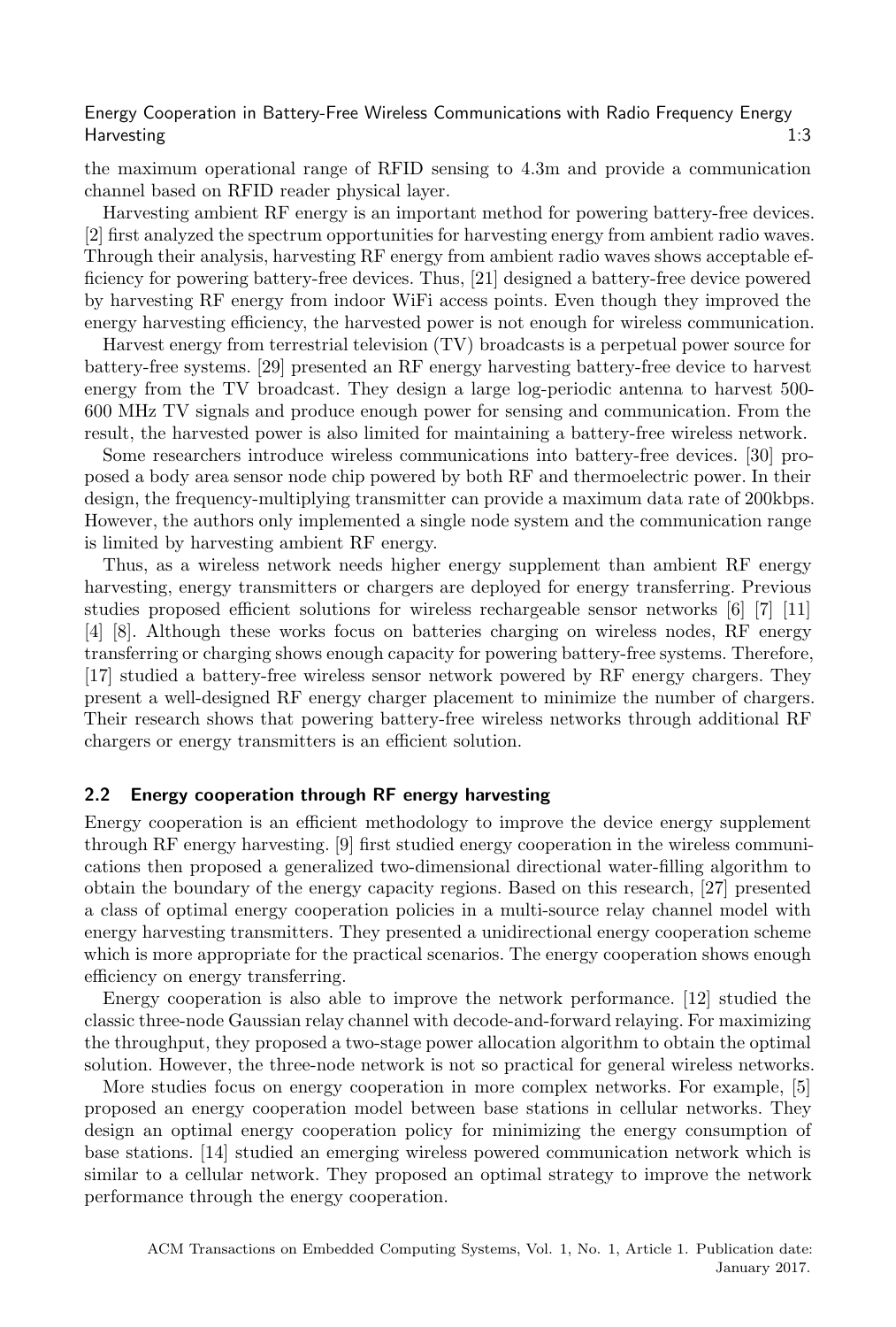<span id="page-4-1"></span>

Fig. 1. Battery-free wireless node with RF energy harvesting

Furthermore, as the frequency for energy transferring is usually different from data transmission for minimum interference, some researchers proposed energy cooperation which is independent of data communications. [\[34](#page-19-1)] proposed an energy and information cooperation scheme in RF powered cognitive radio networks. A primary network can provide both information and energy to a secondary network with RF energy harvesting, and the secondary network assists the primary transmission. In their network settings, the RF energy transferring and the data transmission is divided into two distinguished levels. From their simulation results, the energy and information cooperation improves the both primary and secondary system.

From discussed works, the energy cooperation shows promising efficiency in RF energy harvesting systems. Therefore, in this paper, we try to introduce the energy cooperation into the battery-free wireless network with RF energy harvesting to improve the overall network performance.

## <span id="page-4-0"></span>3 BACKGROUND AND MOTIVATION

In this section, we first introduce the scenario of a battery-free wireless network with RF energy harvesting. Then, we discuss the motivations on the energy cooperation to improve the network performance.

#### 3.1 Battery-free wireless networks with RF energy harvesting

Because of the lower cost of maintenance and materials, battery-free devices are applied to build wireless networks, such as wireless sensor networks and Internet of Things. For powering battery-free wireless networks, RF energy harvesting shows better efficiency and available than other solutions such as solar radiation, the wind and kinetic, as battery-free devices can harvest RF energy in communications and the ambient RF energy is almost unaffected by environment.

We first discuss a typical structure of battery-free device with RF energy harvesting shown in Fig. [1.](#page-4-1) A battery-free device will have an independent antenna for energy harvesting and another one for communications. As the limited energy supplement, it is hard to apply the complex design that harvesting energy and communicating through a single antenna. The RF energy harvester will transfer the RF energy to DC power. The power conditioning in harvester stabilizes the power voltage for the workload. The rest parts are similar to an ordinary node in wireless communications, which includes a microprocessor and a radio module.

For powering these wireless nodes, there are two solutions. One solution is harvesting energy from ambient RF sources such as TV broadcast transmitters, cellular base stations, and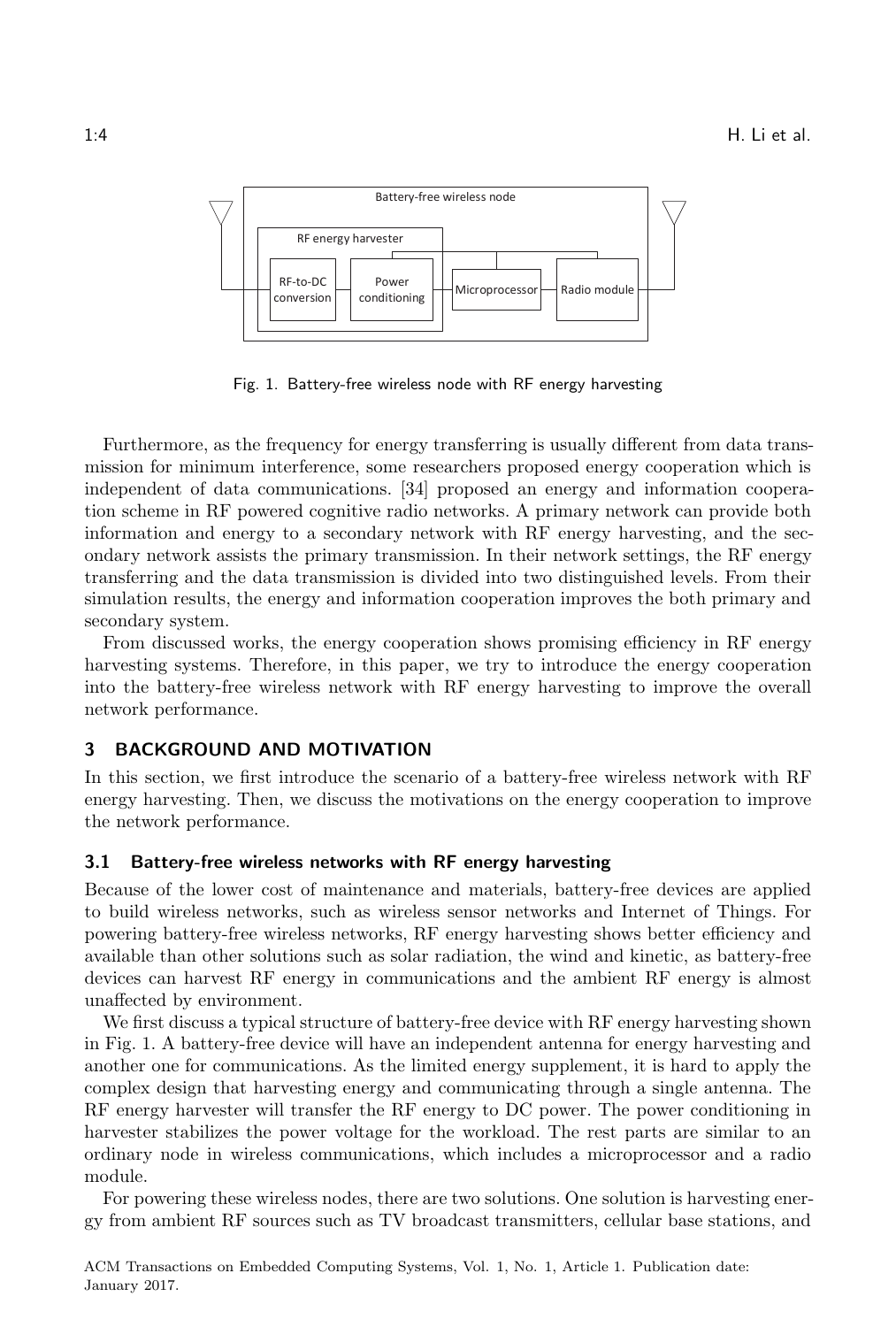<span id="page-5-0"></span>

Fig. 2. Energy cooperation with RF energy harvesting

AM/FM radio transmitters. Ambient RF sources can cover wide areas and provide stable energy supplement. However, for a single node, harvested energy is limited by the ambient RF sources. Moreover, as the ambient RF sources may operate on different frequencies, it needs different antennas to harvest energy.

Direct RF energy transferring can be used for powering battery-free devices out of the ambient RF energy coverage areas. In direct RF energy transferring, energy transmitters are set in the wireless network area and transfer energy to wireless nodes through a specific frequency. For example, 915 MHz is a reserved frequency for wireless energy transferring and applied in some commercial solutions. Direct RF energy transferring provides high efficiency through directional antennas in a short distance while the energy is significantly attenuated by the distance. Moreover, the devices outside of the antenna beam are not able to harvest energy from the transmitter. Energy cooperation seems a potential solution to improve the efficiency

# 3.2 Energy cooperation scenario

In a battery-free network, as the energy is not distributed evenly, wireless nodes can cooperate with each other for energy transferring. As shown in Fig. [2,](#page-5-0) we use an example to describe the basic scenario of energy cooperation in a battery free network. In this energy cooperation scenario, there are battery-free wireless nodes, information gateway, and energy transmitter. We use  $s_1$ ,  $s_2$ ,  $s_3$ ,  $s_4$ , and  $s_5$  to denote the wireless nodes. The information gateway transmits information to nodes in the information transmission zone and powers nodes in the energy harvesting zone while energy transmitters power the nearby nodes.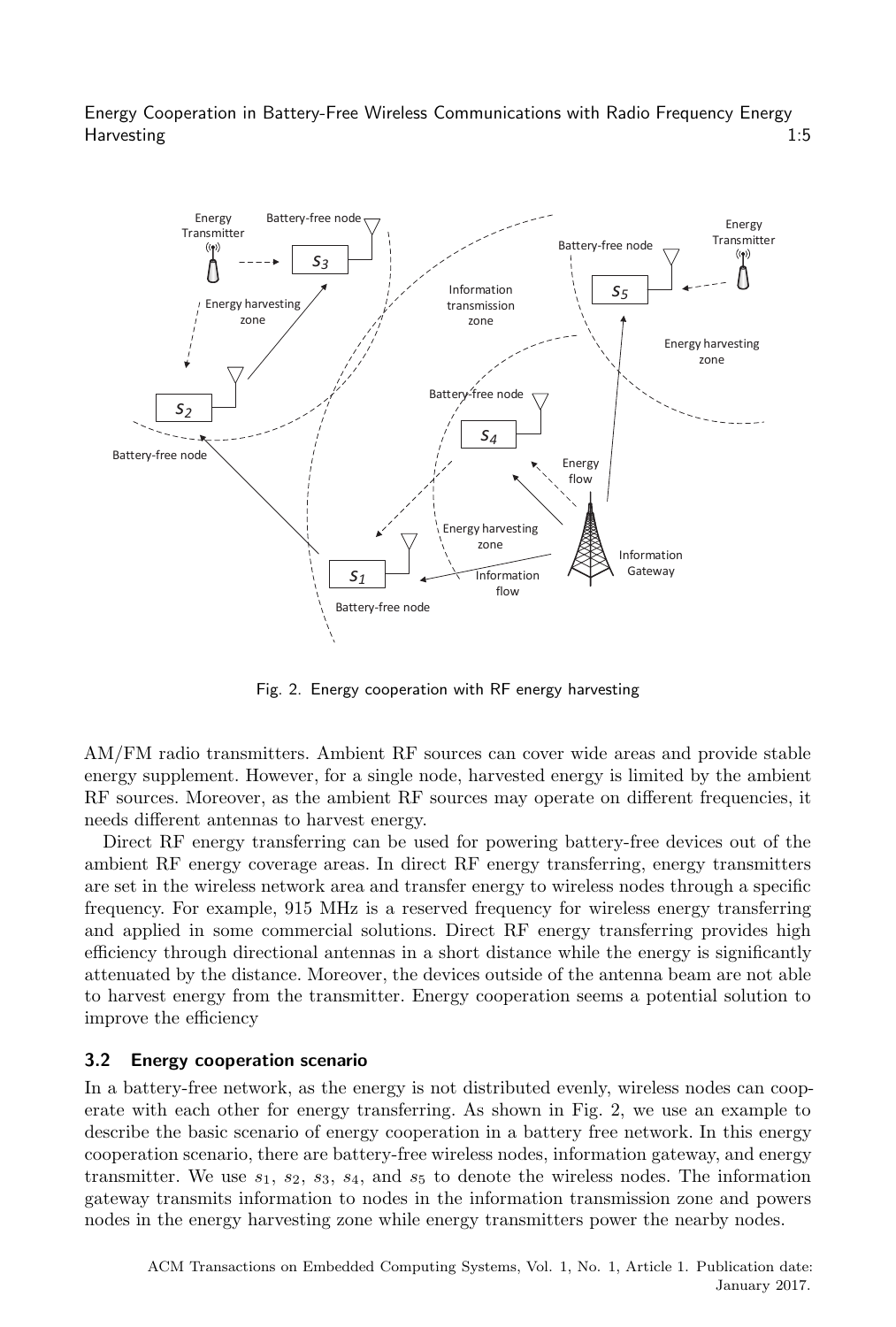As the limited range of information transmission, wireless nodes will cooperate into an ad-hoc network to cover the nodes outside of the transmission range. For example, as node  $s_2$  and  $s_3$  are out of the information transmission zone, node  $s_1$  first transmit data to  $s_2$ then  $s_2$  transmit data to  $s_3$ . For energy harvesting, as the energy harvesting zone is much smaller than information transmission zone, additional energy transmitters are needed to cover the nodes without energy supplement. In the example, node  $s_2$ ,  $s_3$ , and  $s_5$  harvest energy from energy transmitters. However, for power node  $s_1$ , node  $s_4$  have to transfer extra energy through RF antenna, which means energy cooperation.

In this case, there are several problems. First, as the battery-free design of wireless nodes, it is not allowed to buffer energy in batteries. Second, as the limited transmit power, it will need multiple nodes to power a single node. Third, the network performance is limited by the transmit power. As a result, we propose a solution to optimize the battery-free network through the energy cooperation protocol.

#### <span id="page-6-0"></span>4 PROBLEM STATEMENT

In this section, we first model the energy cooperation in battery-free wireless networks with RF energy harvesting then state the problem of the energy cooperation strategy to minimize the network latency with a given energy supplement. We list all notations in the energy cooperation in a battery-free wireless network with RF energy harvesting in Table [1.](#page-7-0) We assume the frequencies of energy harvesting and information communications are distinct with negligible interference. Each battery node has three antennas, in which one is for energy harvesting, one is for information communication, and one is for energy cooperation. We also assume the network connectivity and packet routing are not influenced by additional energy cooperation.

As shown in Fig. [2,](#page-5-0) we use S to denote the set of battery-free wireless nodes and  $s_i$  $(i \in [1, |S|])$  to denote a node in set S. For node  $s_i$ , let  $H_i$  denote the harvesting antenna gain and  $R_i$  denote the communication antenna gain. For the information gateway, we use  $P_g$  to denote the transmit power for information transmission,  $G_g$  to denote the gain of the transmit antenna, and  $r_i$  to denote the distance between node  $s_i$  and information gateway. Let  $\lambda_c$  denote the information transmission frequency. Therefore, for each node  $s_i$ , we use  $P_i^g$  to denote the received power from the gateway, given by

$$
P_i^g = P_g \cdot \frac{G_g \cdot R_i \cdot \lambda_c^2}{(4 \cdot \pi \cdot r_i)^2 \cdot L} \tag{1}
$$

where  $L$  is the path loss factor.

For the energy harvesting, we use B to denote the set of energy transmitters and  $b_i$  $(j \in [1, |B|])$  to denote a transmitter in set B. For energy transmitter  $b_j$ , let  $P_j$  denote the transmit power for energy harvesting,  $G_i$  to denote the antenna gain, and  $r_{ij}$  to denote the distance from node  $s_i$ . Let  $\lambda_e$  denote the energy harvesting frequency. Therefore, for each node  $s_i$ , we use  $P_{ij}^b$  to denote the received power from energy transmitter  $b_j$  to node  $s_i$ , give by

$$
P_{ij}^b = P_j \cdot \frac{G_j \cdot H_i \cdot \lambda_e^2}{(4 \cdot \pi \cdot r_{ij})^2 \cdot L} \tag{2}
$$

Then, we study the original network performance without energy cooperation. We first study the transmit power of a single node. Let  $P_i^p$  denote the power consumption of the chips and related circuit in node  $s_i$ . Let  $\eta_i$  denote the energy efficiency from the harvesting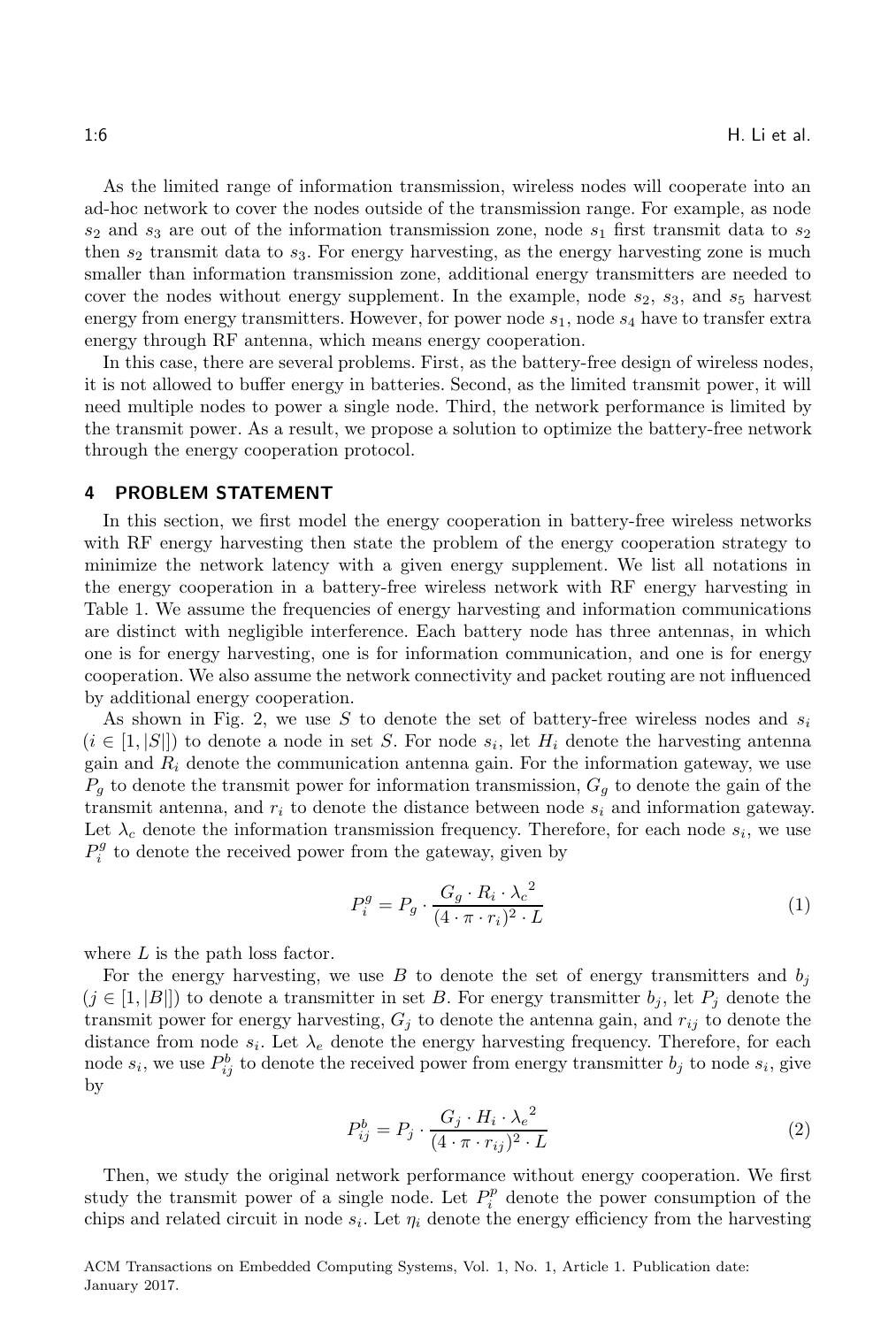<span id="page-7-0"></span>

| Notation                                          |                                                                  |
|---------------------------------------------------|------------------------------------------------------------------|
| $\overline{S}$                                    | Set of wireless nodes                                            |
| $\mathfrak{s}_i$                                  | One wireless node in $S$                                         |
| $H_i$                                             | Harvesting antenna gain of node $s_i$                            |
| $R_i$                                             | Communication antenna gain of node $s_i$                         |
| $C_k$                                             | Cooperation antenna gain of node $s_k$                           |
| $P_g$                                             | Transmit power of the information gateway                        |
| $G_g$                                             | Transmit antenna gain of the information gateway                 |
| $\boldsymbol{r}_i$                                | Distance from node $s_i$ to the information gateway              |
| $\lambda_c$                                       | Communication frequency                                          |
| $P_i^g$                                           | Received power from the information gateway to node $s_i$        |
| L                                                 | Path loss factor                                                 |
| $\boldsymbol{B}$                                  | Set of energy transmitters                                       |
| $b_j$                                             | One transmitter in set $B$                                       |
| $P_j$                                             | Transmit power of transmitter $b_j$                              |
| $G_j$                                             | Antenna gain of transmitter $b_j$                                |
| $\begin{array}{c} r_{ij} \\ P_{ij}^b \end{array}$ | Distance between node $s_i$ and transmitter $b_j$                |
|                                                   | Received power from transmitter $b_j$ to node $s_i$              |
|                                                   | Harvesting efficiency of node $s_i$                              |
| $\displaystyle \Pr_{i}$                           | Power consumption of the chips and related circuit in node $s_i$ |
| $P^e_i$                                           | Output power for communications of node $s_i$                    |
| ${\cal P}_{ik}^r$                                 | Received power from node $s_k$ to $s_i$                          |
| $E_b$                                             | Energy per bit                                                   |
| $N_0/2$                                           | noise power spectral density                                     |
| $P_x$                                             | Required BER                                                     |
| ${\cal P}^x_{ik}$                                 | BER for node $s_i$ receiving data from $s_k$                     |
| $P_f$                                             | Fading margin                                                    |
| $N_i$                                             | Noise power of node $s_i$                                        |
| $N_i^f$                                           | Noise figure of node $s_i$                                       |
| $B_i^w$                                           | Channel bandwidth of node $s_i$                                  |
|                                                   | Boltzmann's constant                                             |
| $\cal T$                                          | Temperature                                                      |
| $\mathcal{P}^h_i$                                 | Output power for energy cooperation of node $s_i$                |
| $l_p$                                             | Packet size                                                      |
| $R_i$                                             | Forwarding path from the information gateway to node $s_i$       |
| $d_i$                                             | Transmission latency from the information gateway to node $s_i$  |

|  | Table 1. Notations for the problem statement |  |  |  |  |
|--|----------------------------------------------|--|--|--|--|
|--|----------------------------------------------|--|--|--|--|

antenna to the node  $s_i$ . We use  $P_i^e$  to denote the input energy of the node  $s_i$  as

$$
P_i^e = \sum_{j=1}^{|B|} P_{ij}^b \cdot \eta_i - P_i^p \tag{3}
$$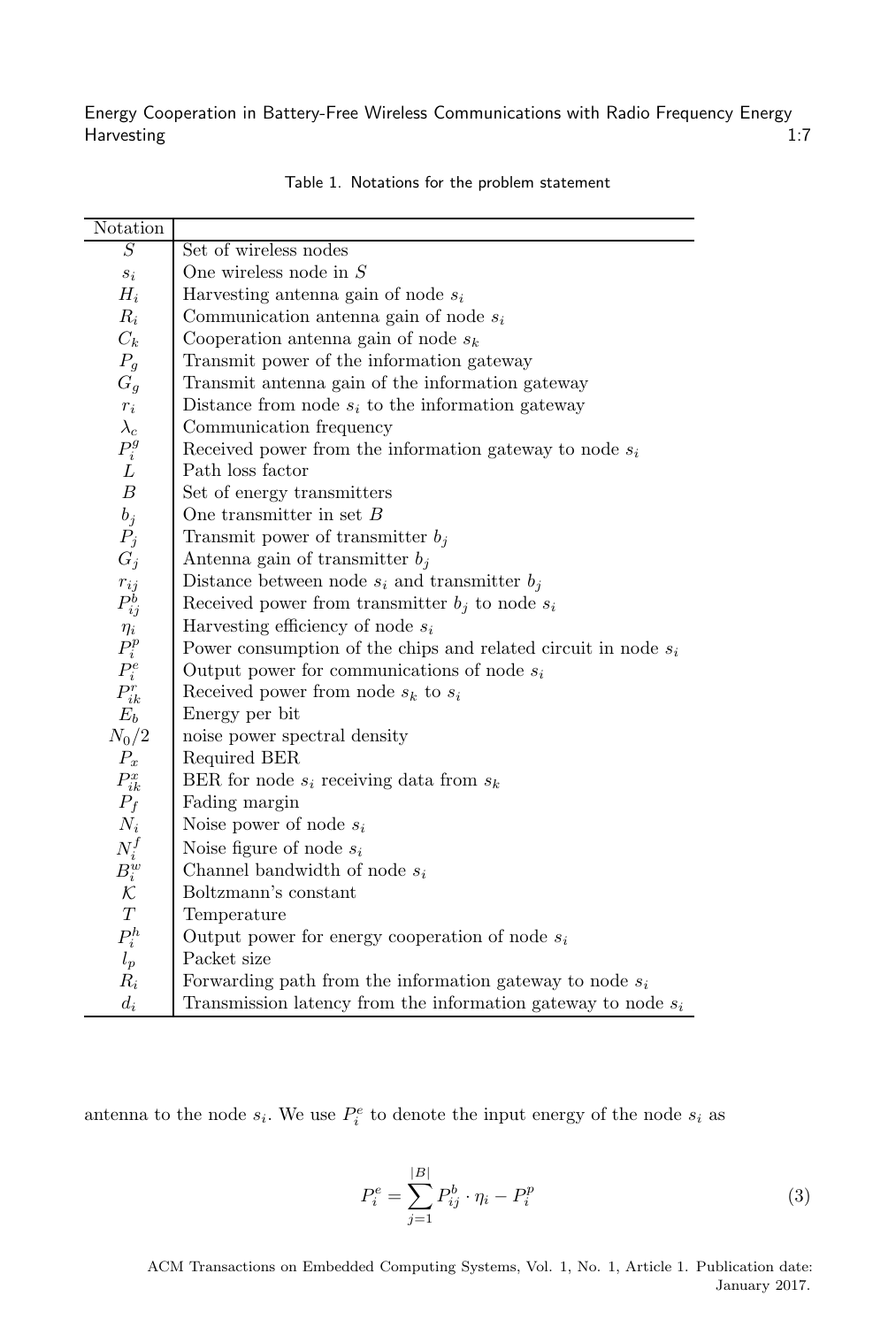For the communication between two nodes, let  $P_{ik}^r$  denote the input energy of node  $s_i$ received from node  $s_k$ , given by

$$
P_{ik}^r = P_k^e \cdot \frac{R_k \cdot R_i \cdot {\lambda_c}^2}{(4 \cdot \pi \cdot r_{ik})^2 \cdot L} \tag{4}
$$

where  $r_{ik}$  is the distance between node  $s_i$  and  $s_k$ .

Then, we study the data rate with the input energy. As we assume the network uses quadrature phase-shift keying (QPSK) modulation, let  $P_{ik}^x$  denote the bit error rate (BER) for node  $s_i$  receiving signal from node  $s_k$ , given by

$$
P_{ik}^x = Q(\sqrt{\frac{2 \cdot E_b}{N_0}})
$$
\n
$$
\tag{5}
$$

where  $Q(\cdot)$  is a scaled form of the complementary Gaussian error function,  $E_b$  is energy per bit, and  $N_0/2$  is the noise power spectral density.

As a low BER is required for the data communications, let  $P_x$  denote the required BER and  $P_{ik}^x \leq P_x$  for node  $s_i$  receives data from node  $s_k$ . Now we study the relationship between BER and received power for node  $s_i$  receives data from node  $s_k$  as

$$
\frac{P_{ik}^r}{N_i \cdot P_f} = \frac{E_b}{N_0} \cdot \frac{fb_{ik}}{B_i^w} \tag{6}
$$

where  $P_f$  is the fading margin,  $N_i$  is the noise power of node  $s_i$ ,  $fb_{ik}$  is the bit rate of the data transmission from node  $s_i$  to  $s_k$ , and  $B_i^w$  is the channel bandwidth of node *i*.

As  $N_i = \mathcal{K} \cdot T \cdot B_i^w + N_i^f$  where  $\mathcal{K}$  is Boltzmann's constant, T is temperature,  $N_i^f$  is the noise figure of node  $s_i$ , the value of  $fb_{ik}$  is sufficient as

$$
fb_{ik} \leq \frac{2 \cdot B_i^w \cdot P_{ik}^r}{(Q^{-1}(P_x))^2 \cdot (\mathcal{K} \cdot T \cdot B_i^w + N_i^f) \cdot P_f}
$$
\n
$$
\tag{7}
$$

Similarly, let  $fb_i$  denote the bit rate from the information gateway to node  $s_i$ , give by

$$
fb_i \le \frac{2 \cdot B_i^w \cdot P_i^g}{(Q^{-1}(P_x))^2 \cdot (\mathcal{K} \cdot T \cdot B_i^w + N_i^f) \cdot P_f}
$$
\n
$$
(8)
$$

Now, with the harvested energy from cooperation, we study the data rate from node  $s_i$ to a given node  $s_k$ .

Thus, we study the energy cooperation in this network. We use  $P_i^h$  to denote the power for energy cooperation. With  $P_i^h$ , let  $P_i^t$  denote the transmit power of node  $s_i$ , given by

$$
P_i^t = P_i^e - P_i^h \tag{9}
$$

We use  $C_k$  to denote the antenna gain for energy cooperation of node  $s_k$ . For node  $s_i$ , let  $P_{ik}^h$  denote the harvested energy from node k with energy cooperation, give by

$$
P_{ik}^h = P_i^h \cdot \frac{H_i \cdot C_k \cdot \lambda_e^2}{(4 \cdot \pi \cdot r_{ik})^2 \cdot L}.
$$
\n(10)

Therefore, with energy cooperation, the overall input energy  $P_i^e$  is calculate as

$$
P_i^e = \left(\sum_{j=1}^{|B|} P_{ij}^b + \sum_{k=1}^{|S|} P_{ik}^h\right) \cdot \eta_i - P_i^h - P_i^p \tag{11}
$$

where  $k \in [1, |S|]$ .

We study the transmission latency of the battery-free wireless network with energy cooperation. In the energy cooperation scenario, each node transmits the extra energy in energy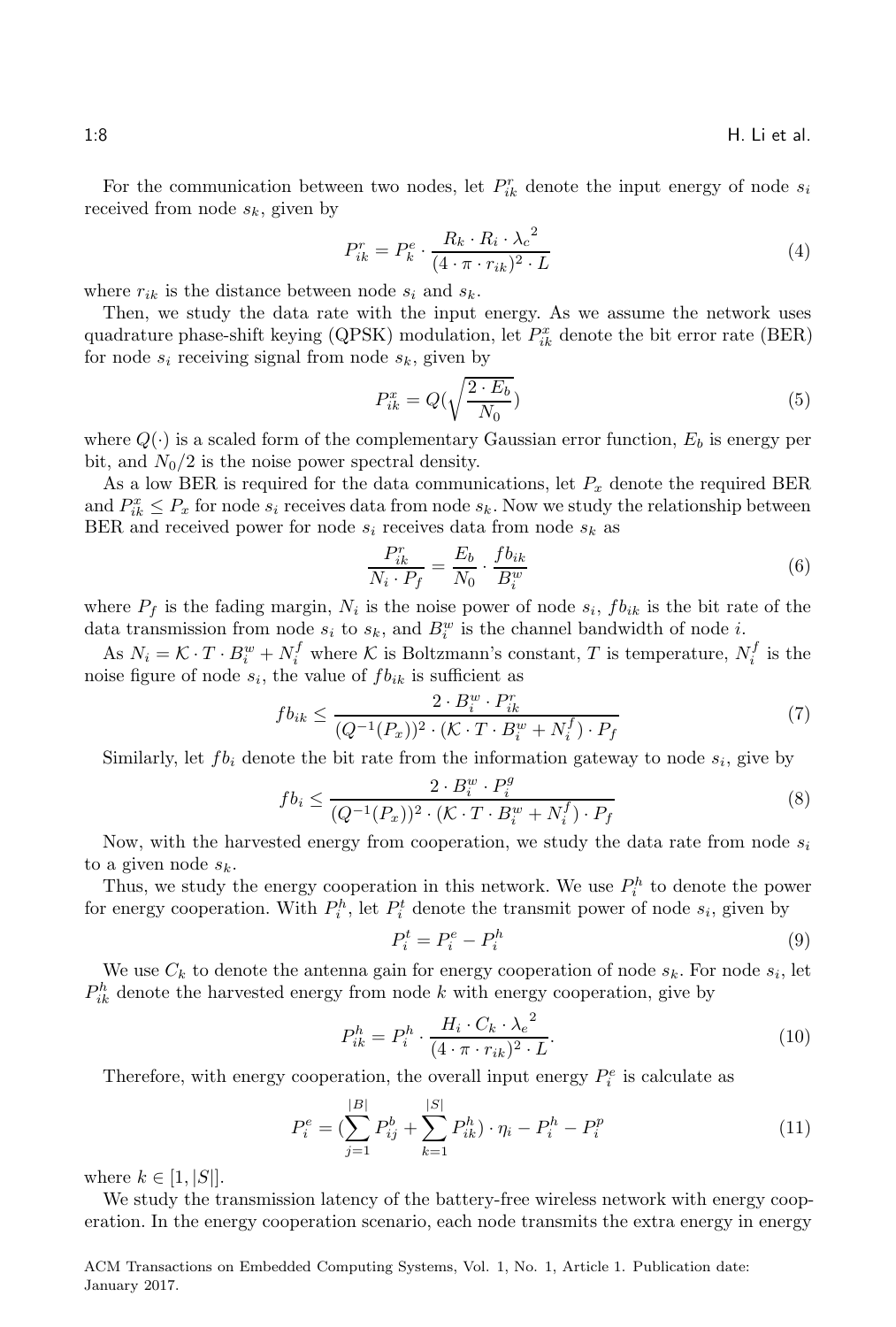ALGORITHM 1: Energy cooperation protocol

Input: Node s<sup>i</sup> **Output:** Output power  $P_i^h$  for energy cooperation repeat if Receive cooperation request then  $P_i^h \leftarrow P_i^e;$ end repeat for packet  $p_{ik}$  in transmit queue do while  $P_i^h > 0$  and  $fb_{ik} \leq fb_{max}$  do  $P_i^h \leftarrow P_i^h - \Delta P;$ end Send packet  $p_{ik}$ ; end until Transmit queue is empty or Channel is idle; repeat Put input packet  $p_{ik}$  into transmit queue until Input packet is empty; until  $Voltage < Normal voltage;$ repeat repeat Multicast cooperation request; until Voltage < Minimal voltage; Sleep; until  $Voltage > Normal voltage;$ 

<span id="page-9-1"></span>harvesting to others, in which the energy level for communications is not changed. Thus, the forwarding path in energy cooperation remains the same with general battery-free communications. Let  $R_i$  denote the forwarding path from the information gateway to node  $s_i$ . Therefore, we use  $d_i$  to denote the latency of transmitting one packet from the information gateway to node  $s_i$ , given by

$$
d_i = \frac{l_p}{fb_1} + \sum_{k=2}^{|R_i|} \frac{l_p}{fb_{k(k+1)}}
$$
\n(12)

where  $s_{k,k=1,2,...,|R_i|}$  is the nodes in forwarding path  $R_i$  and  $l_p$  is the packet size.

The problem of energy cooperation in the battery-free wireless network with RF energy harvesting (ECBWN): given a battery-free wireless network consisting of a set of battery-free wireless nodes, an information gateway, and a set of energy transmitters, the ECBWN problem attempts to adjust the output energy for energy cooperation of each battery-free wireless node to minimum the transmission latency.

# <span id="page-9-0"></span>5 ENERGY COOPERATION PROTOCOL

In this section, we propose the energy cooperation protocol to solve the ECBWN problem. We first describe the design of our protocol then analyze the performance in a given batteryfree wireless network.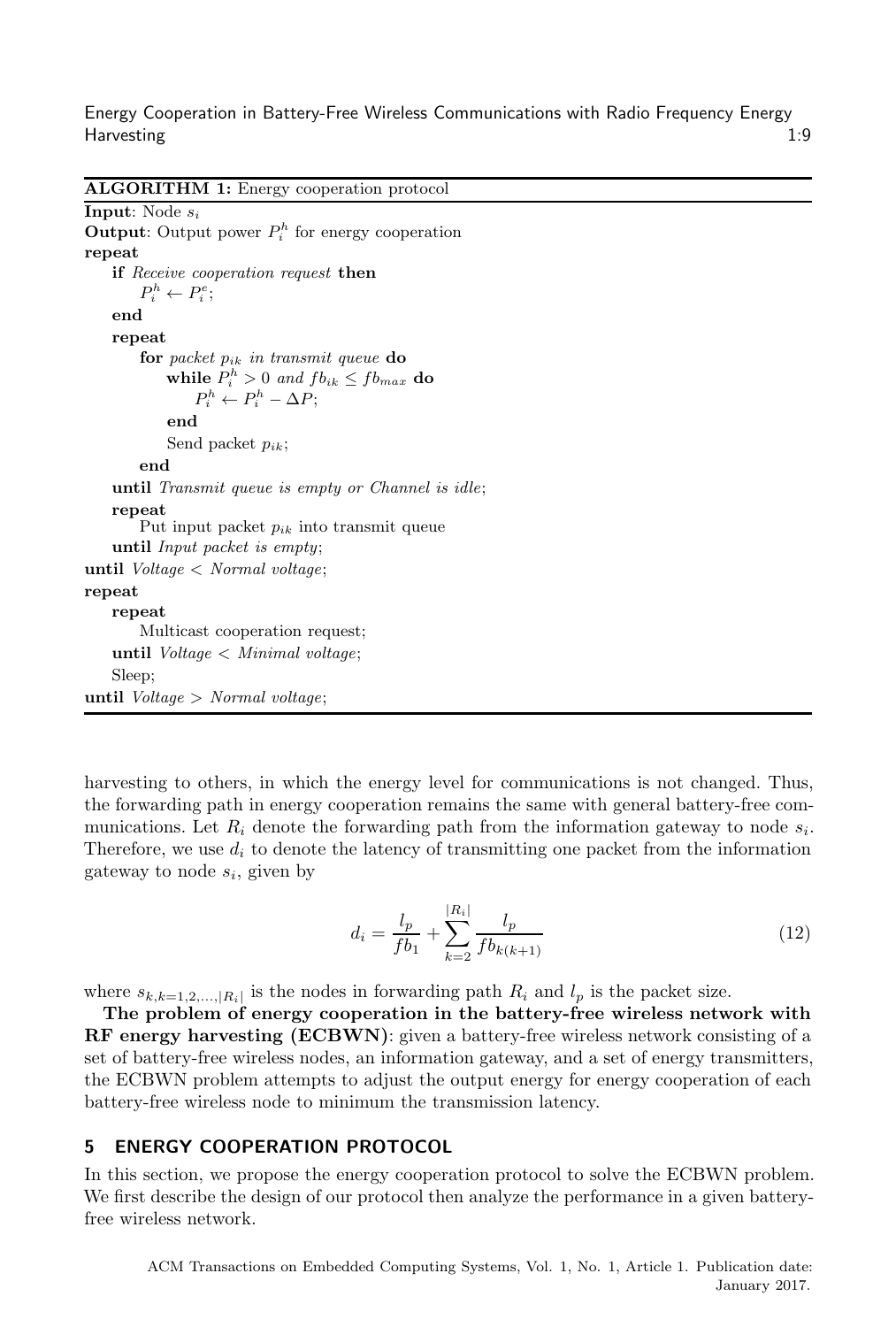<span id="page-10-0"></span>

Fig. 3. Energy cooperation for a single node

#### 5.1 Protocol design

As shown in Algorithm [1,](#page-9-1) we design a protocol for energy cooperation in battery-free communications. First, if the node receives one or more energy cooperation requests, the protocol sets the output power for energy cooperation equal to the input power. We first set output power  $P_i^h$  for energy cooperation to input energy  $P_i^e$ . Then, the node will sleep until a packet comes.

When the node receives a packet, the node will put the received packet into the transmit queue for the future forwarding. If the communication protocol and RF module are duplex, the node will send the packet to the transmit queue simultaneously. For half-duplex networks, the node will wait all packets are received. In our scenario, we assume all communications between battery-free nodes are full duplex.

For transmitting packet, as the node needs enough transmit energy, output energy  $P_i^h$ is decreased and more energy is reserved for transmitting packets. As input energy  $P_i^e$  is dynamically varying with the energy cooperation scheme, the node will adjust  $P_i^h$  through an iterative calculation. For multiple nodes sending data or harvesting energy, we assume there is a simple collision avoidance mechanism in each battery node. Thus, in our protocol, the node will stop sending packets when the channel is not idle.

The minimal voltage is the voltage for the radio module send packets with the lowest power. The normal voltage is the voltage for the radio module and microprocessor working in the normal status. If the voltage is lower than normal voltage, the node will multicast an energy request with the lowest power. If the voltage becomes lower than minimal voltage, the node will sleep until the voltage recovery.

#### 5.2 Performance analysis

Then, we try to analyze the performance of the energy cooperation protocol. We first assume all nodes are uniformly distributed in the network area and all nodes have the same parameters, which means  $H_1 = H_2 = ... = H_{|S|} = H$ ,  $P_1^p = P_2^p = ... = P_{|S|}^p = P^p$ ,  $C_1 = C_2 = ... = C_{|S|} = C$ , and  $\eta_1 = \eta_2 = ... \eta_{|S|} = \eta$ . We use S to denote the size of the entire network area. As shown in Fig. [3,](#page-10-0) a single node can harvest energy from the nearby nodes. We use  $r^h$  to denote the maximum range of energy harvesting in cooperation. Thus, the area for energy harvesting or node  $s_i$  is  $\pi \cdot (r^h)^2$ . Let  $S_i^h$  denote the node in the energy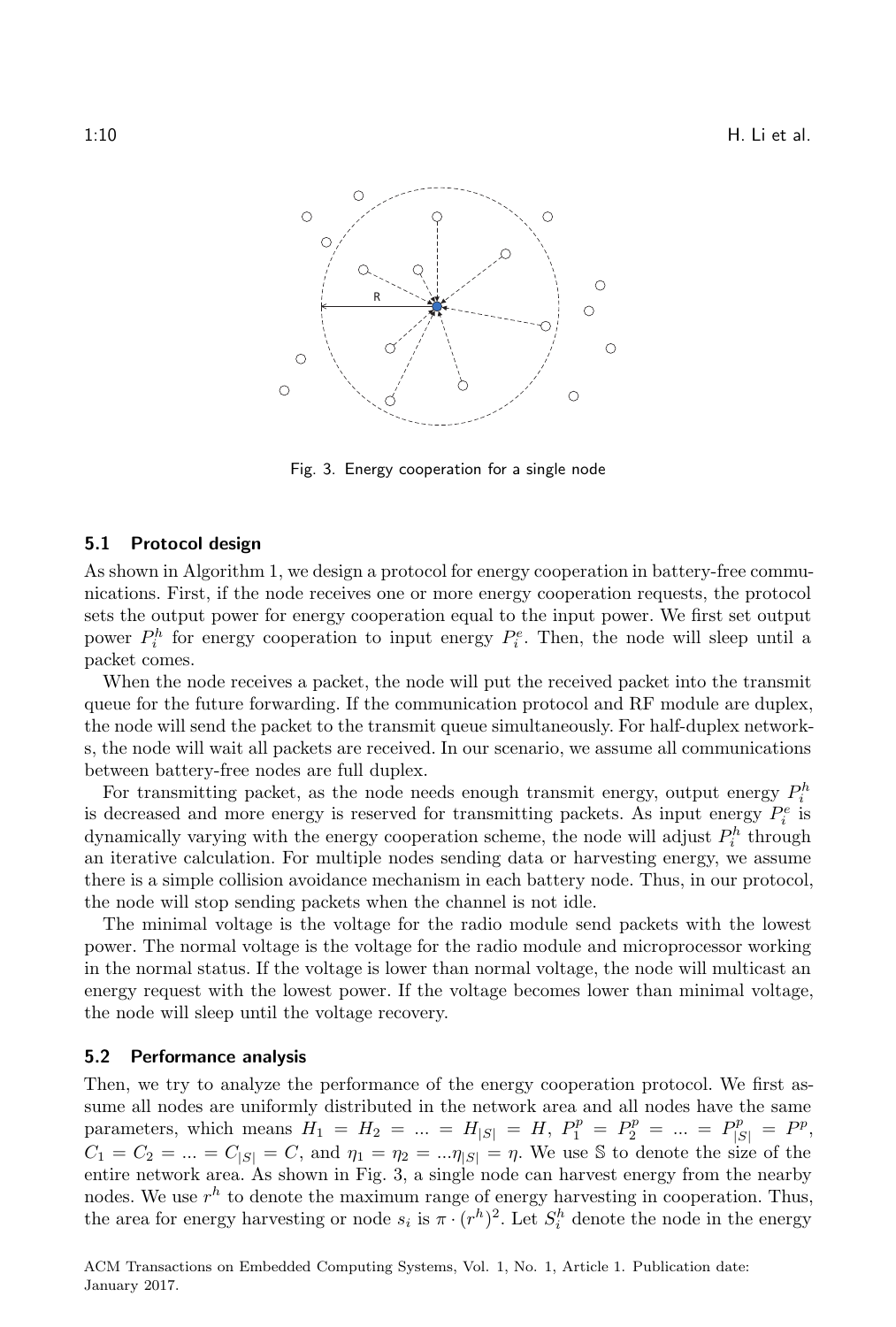harvesting area of node  $s_i$ . Let  $E(|S_i^h|)$  denote expected number of node in  $S_i^h$ , given by

$$
E(|S_i^h|) = \frac{\pi \cdot (r^h)^2}{\mathbb{S}} \cdot |S|.
$$
 (13)

We use  $E(P_{r^h}^h)$  to denote the expected harvested energy of all nodes in energy cooperation and  $E(P_{r^hj}^h)$  to denote expected energy that the nodes in the circle harvest from energy transmitter  $b_j$ . Expected harvested energy  $E(P_{r^h}^h)$  can ba calculated as

$$
E(P_{r^h}^h) \ge \sum_{j=1}^{|B|} E(P_{r^hj}^h)
$$
\n(14)

We first study the case that only node  $s_i$  is transmitting data while other nodes in the circle area are transferring energy for cooperation. Thus, as we assume the nodes in the circle area can harvested more power than inherent energy consumption, expected harvested energy  $E(P_{r^h}^h)$  is calculated as

$$
E(P_{r^h}^h) \approx P_j \cdot \frac{G_j \cdot H^2 \cdot C \cdot \lambda_e^4 \cdot \eta^2 \cdot |S|}{64 \cdot \pi^4 \cdot S} \cdot \int_0^{r^h} \int_0^{r^h} \frac{1}{(x^2 + y^2) \cdot ((r_{ij} - x)^2 + y^2)} dxdy \quad (15)
$$

We also assume the  $r^h \ll r_{ij}$  since the transferred energy from battery-free nodes is much smaller than the energy transmitter. Therefore, we can get the expected harvested energy  $E(P_{r^h}^h)$  as

$$
E(P_{r^h}^h) \approx P_j \cdot \frac{G_j \cdot H^2 \cdot C \cdot \lambda_e^4 \cdot \eta^2 \cdot |S|}{32 \cdot \pi^3 \cdot r_{ij}^2 \cdot S} \cdot \log r^h \tag{16}
$$

Then, with expected harvested energy from energy cooperation, let  $fb_{ik}^*$  denote the maximum data rate for node  $s_i$  transferring data to a given node  $k$ , given by

$$
fb_{ik}^{*} = \frac{2 \cdot B_i^w \cdot P_{ik}^{r*}}{(Q^{-1}(P_x))^2 \cdot (\mathcal{K} \cdot T \cdot B_i^w + N_i^f) \cdot P_f}
$$
(17)

where  $P_{ik}^{r*}$  is the new input energy for data communications.

Therefore, let  $A_i$  denote the expected performance ratio of data rate between energy cooperation and original protocols when only node  $s_i$  is transferring data, given by

$$
\mathcal{A}_{i} = \frac{fb_{ik}^{*}}{fb_{ik}} = \frac{P_{ik}^{r*}}{P_{ik}^{r}} = \frac{P_{ij}^{b*}}{P_{ij}^{b}} = \frac{P_{ij}^{b} + E(P_{r^h}^h)}{P_{ij}^b} \ge 1 + \frac{H \cdot C \cdot \eta^2 \cdot |S| \cdot \log r^h}{2 \cdot \pi \cdot S}
$$
(18)

where  $P_{ik}^{r*}$  is the received energy of node  $s_k$  during data communications with node  $s_i$ through energy cooperation protocol.

Let J denote the expected number of hops for data forwarding. As the transmit power of the information gateway is much higher than nodes, the latency in the first hop is much smaller than latency in other hops. Let  $A$  denote the expected performance ratio of latency between energy cooperation and original protocols when only one forwarding path is transferring data, given by:

$$
\mathcal{A} \le \frac{2 \cdot \pi \cdot \mathbb{S}}{2 \cdot \pi \cdot \mathbb{S} + H \cdot C \cdot \eta^2 \cdot |S| \cdot \log r^h}.
$$
\n(19)

Now, we study our protocol performance with more throughput in the given network. We assume  $r^h$  is smaller than the distance in one hop and the information gateway only communicates with one single node. It is easy to know that for a given node, the expected ratio of the time for data transmission in entire period is  $\frac{1}{J}$ . Therefore, in a given time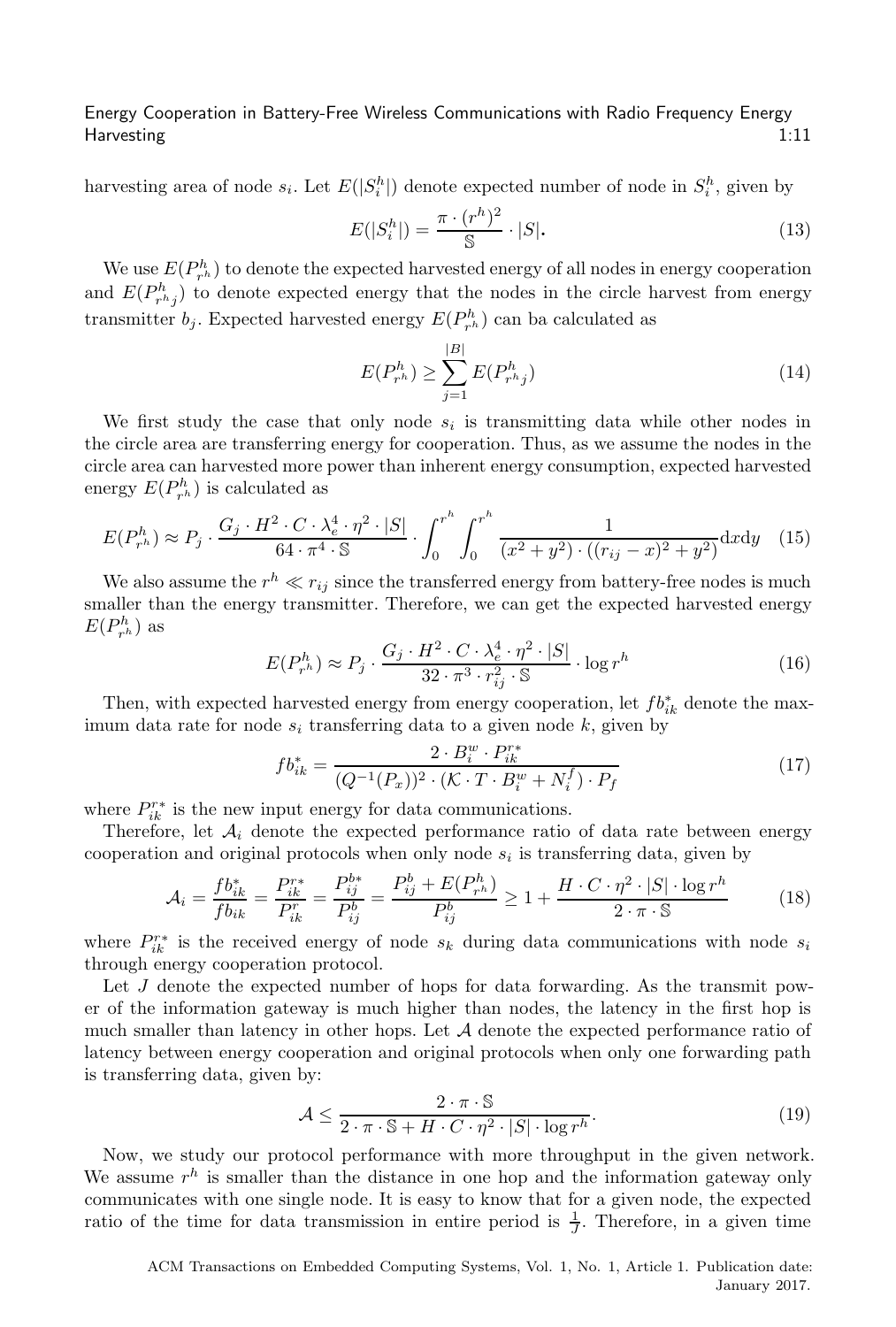slot, only  $\frac{1}{J}$  nodes are transmitting data and  $\frac{J-1}{J}$  nodes are waiting or receiving data. As a result, let  $B_i$  denote the expected performance ratio between energy cooperation and original protocols of node  $s_i$  with higher throughput, given by

$$
\mathcal{B}_i \ge 1 + \frac{H \cdot C \cdot \eta^2 \cdot |S| \cdot (J-1) \cdot \log r^h}{2 \cdot \pi \cdot J \cdot S}.
$$
\n
$$
(20)
$$

Finally, Let  $\beta$  denote the expected performance ratio of latency between energy cooperation and original protocols, given by:

$$
\mathcal{B} \le \frac{2 \cdot \pi \cdot J \cdot \mathbb{S}}{2 \cdot \pi \cdot J \cdot \mathbb{S} + H \cdot C \cdot \eta^2 \cdot |S| \cdot (J-1) \cdot \log r^h}.
$$
\n(21)

#### <span id="page-12-0"></span>6 PERFORMANCE EVALUATION

In this section, we first describe the simulation settings then provide simulation results to evaluate the performance of our proposed energy cooperation protocol in the battery-free wireless network with RF energy harvesting.

#### 6.1 Simulation settings

To evaluate the performance in general cases, we generate random networks and compare the network latency of our protocol to the original network.

In our simulation, we run a python 2.7 script with the networkx library 1.6 on a desktop computer. After surveying many existing battery-free or RF harvesting systems, we select the parameters of the simulation from some practical works. We set the antenna gain of the energy transmitter is 15dBi on 915MHz, which is a common value of commercial products. The antenna gain for RF energy harvesting is set to 7.5dBi from [\[16](#page-18-16)]. We assume the gain antenna for energy cooperation is a replicate of the energy harvesting antenna. From some previous works, as the gain of communication antenna is usually very small with lower energy consumption, we set it to 0dBi in our simulations. We choose a  $100\times100$  area for all simulations and the default number of nodes is set to 200. The default output power of energy transmitters is set to 30dBm or 1000mW. We put 4 energy transmitters in the area for powering all battery-free nodes. The information gateway is put in the center of the area. In the data communication, the information gateway sends packets to each node and at any time, we first assume there is only one packet is transmitted in the network. We also test the network latency when two packets are transmitted in the network. From the standard ARIB STD-T66 [\[22](#page-18-17)], we set the antenna gain of the information gateway is 2.14dBi and transmit power is 24dBm.

As there are no other energy cooperation methods for battery-free networks, we test the performance of an original mode without energy cooperation for comparison.

## 6.2 Numerical results

We first study the harvestable energy for each node. As shown in figure  $4(a)$ , we use four energy transmitters in  $100\times100m$  area and calculate the energy that a node can harvest in every position. We use different colors to show the value of harvestable energy. As the transferred power is quadratic attenuated by distance, the harvestable energy is significantly decreased below -20dBm when the distance from the transmitter becomes 10 meters. From the result show in Fig. [4\(b\),](#page-13-1) although each node only covers a small area, the energy cooperation protocol improves the harvestable energy even in the place far from the energy transmitters.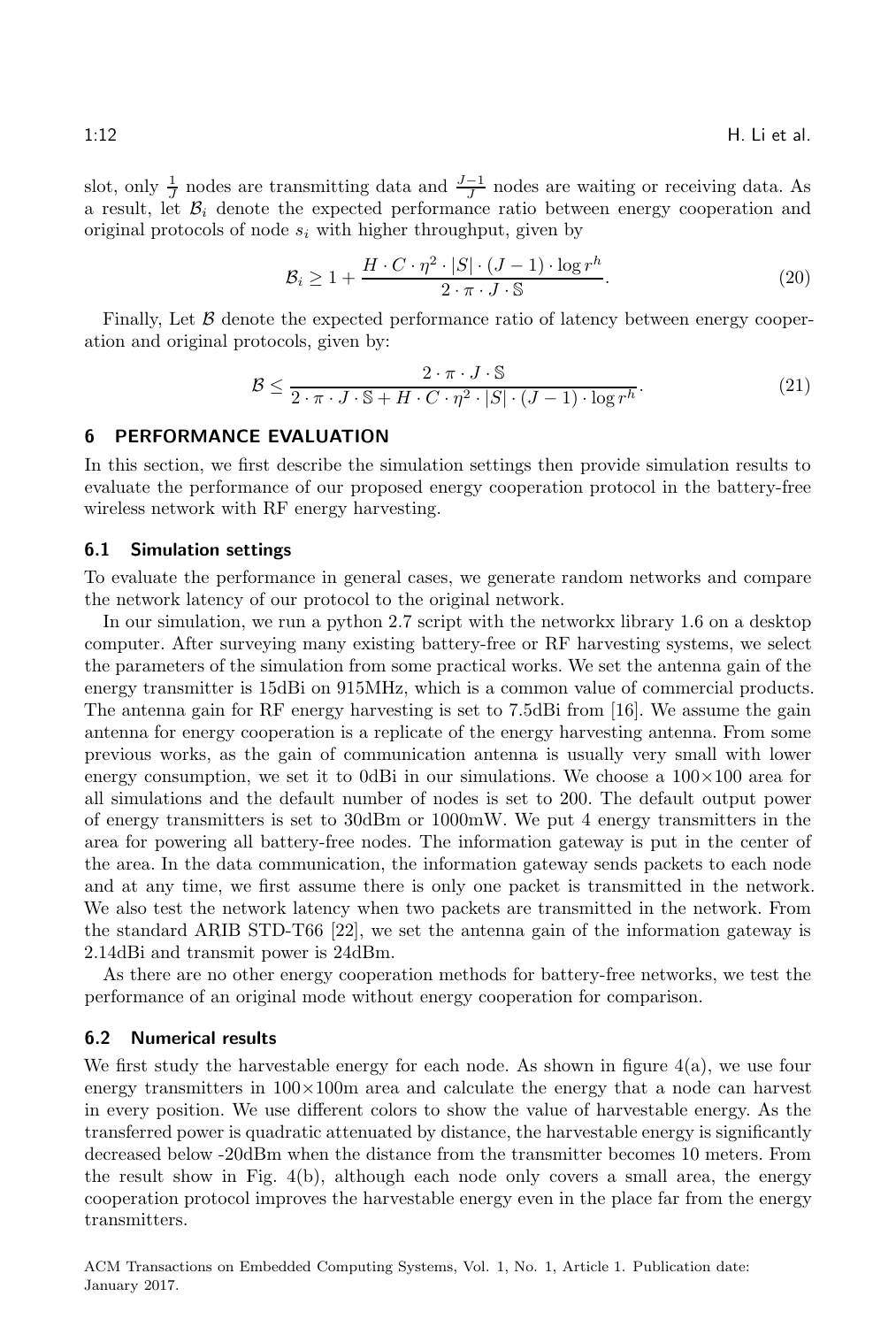<span id="page-13-0"></span>

<span id="page-13-2"></span><span id="page-13-1"></span>Fig. 4. Harvestable RF energy heatmap in the network area



Fig. 5. Cumulative probability of each node harvested power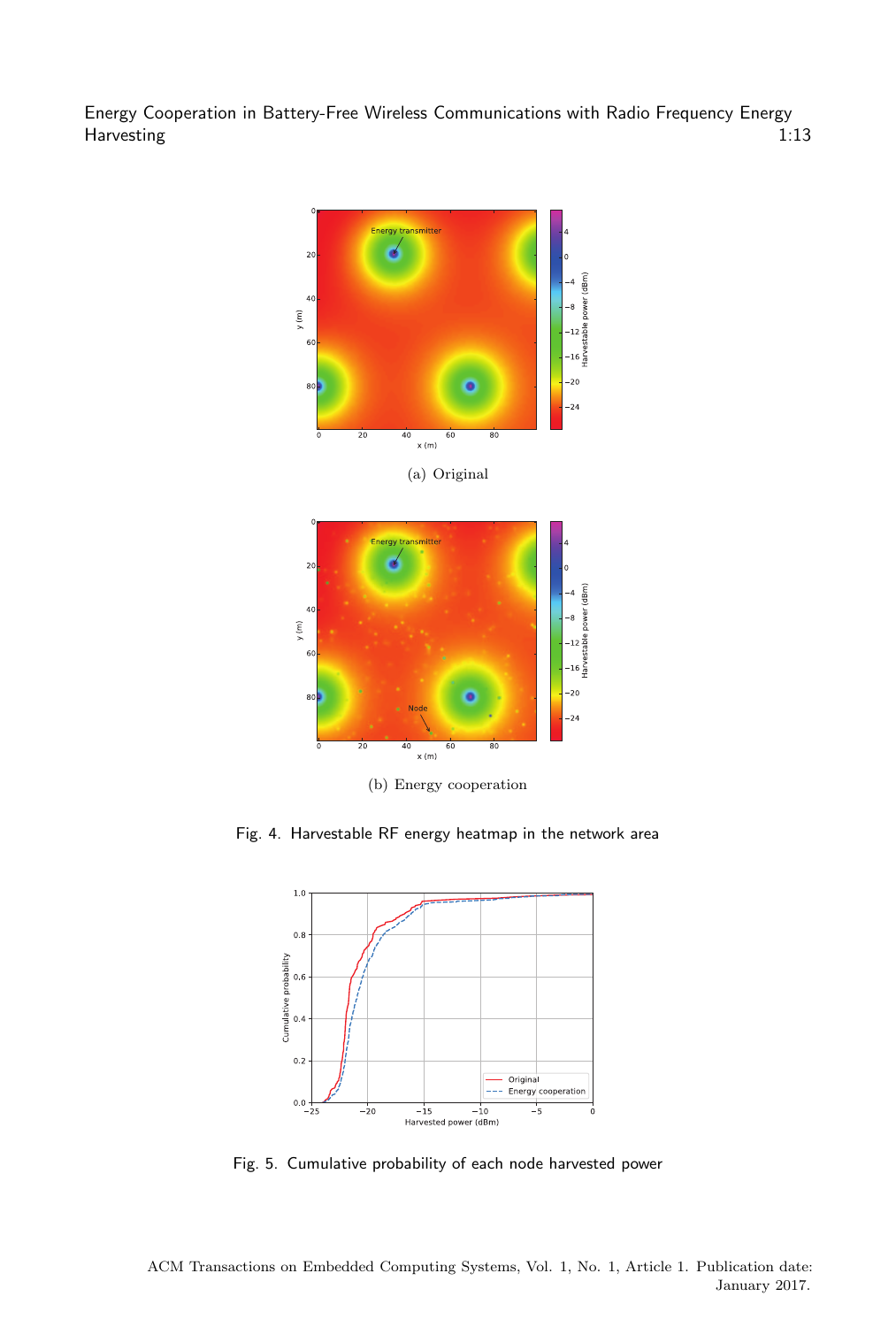<span id="page-14-0"></span>

<span id="page-14-1"></span>Fig. 6. Average harvested power with different output power of energy transmitters



Fig. 7. Average harvested power with different number of nodes

Then, we study the harvested energy of nodes with original mode and energy cooperation protocols. We test the harvested power of every node in the default settings and the cumulative distribution function (CDF) results are shown in Fig. [5.](#page-13-2) Compared to the original protocol, the harvested energy of each node is increased by the energy cooperation protocol. From the result, we find that the harvested power of node which harvests lower energy is increased more significantly than the one which harvests higher energy in the original mode. The harvested power of nodes which harvests -23dBm to -21dBm are increased most obviously by the energy cooperation solution.

We also test the average harvested power in the simulations. As shown in Fig. [6,](#page-14-0) we first test average harvested power with different output power settings of energy transmitters. We adjust the output power of energy transmitters from 30dBm to 35dBm. From the result, we find the energy cooperation increases the average harvested power of battery-free nodes. With a lower output power of energy transmitters, the average harvested power of batteryfree nodes is increased more obvious. As a result, the energy cooperation protocol performs better with lower power from the energy transmitters.

Then, we test the average harvested power with different numbers of battery-free nodes. We maintain the output power of energy transmitters as 30dBm and change the number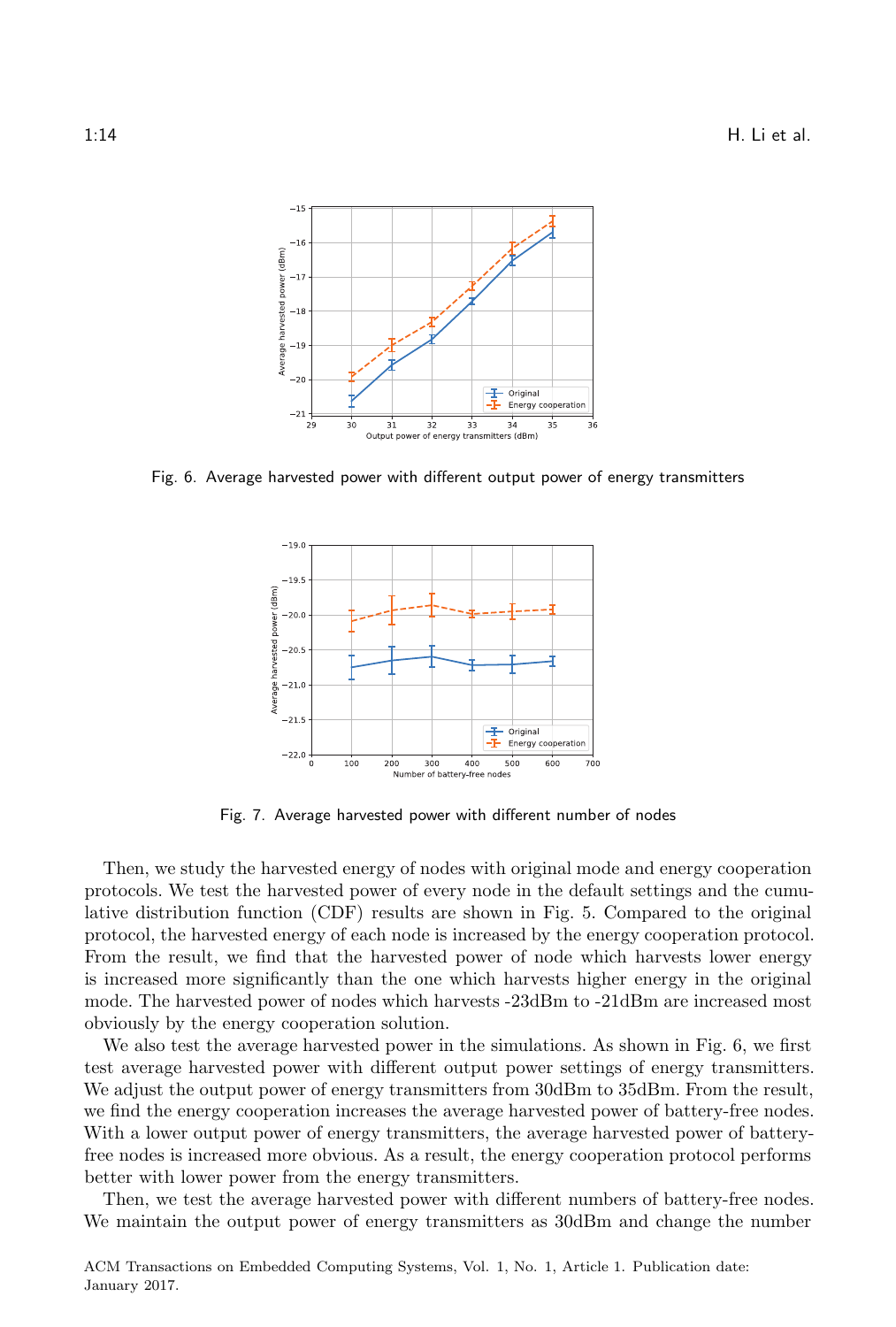<span id="page-15-0"></span>

<span id="page-15-1"></span>Fig. 8. Cumulative probability of communication latency



Fig. 9. Average latency with different output power of energy transmitters

of battery-free nodes from 100 to 600 and increase 100 nodes in each step. As shown in Fig. [7,](#page-14-1) the average harvested power is slightly increased by energy cooperation protocol. With different numbers of nodes, the increased harvested power stays similar and average is about 0.5dBm or 1.12 times than the original mode.

As this paper focus on the latency in data communications, we test the communication latency in the simulations. As shown in Fig. [8,](#page-15-0) we first study the cumulative probability of communication latency. From the result, the network latency is significantly decreased by the energy cooperation protocol. The network performance of nodes with higher latency is improved more obviously than nodes with lower latency. Thus, the energy cooperation protocol is a potential solution to improve the quality-of-service (QoS) of the battery-free wireless networks. Moreover, we also study network latency when two packets are being transmitted in the network. The network latency increases with transmitting more packets. With more packets transmitted in the network, energy cooperation still performs better than original model with lower network latency.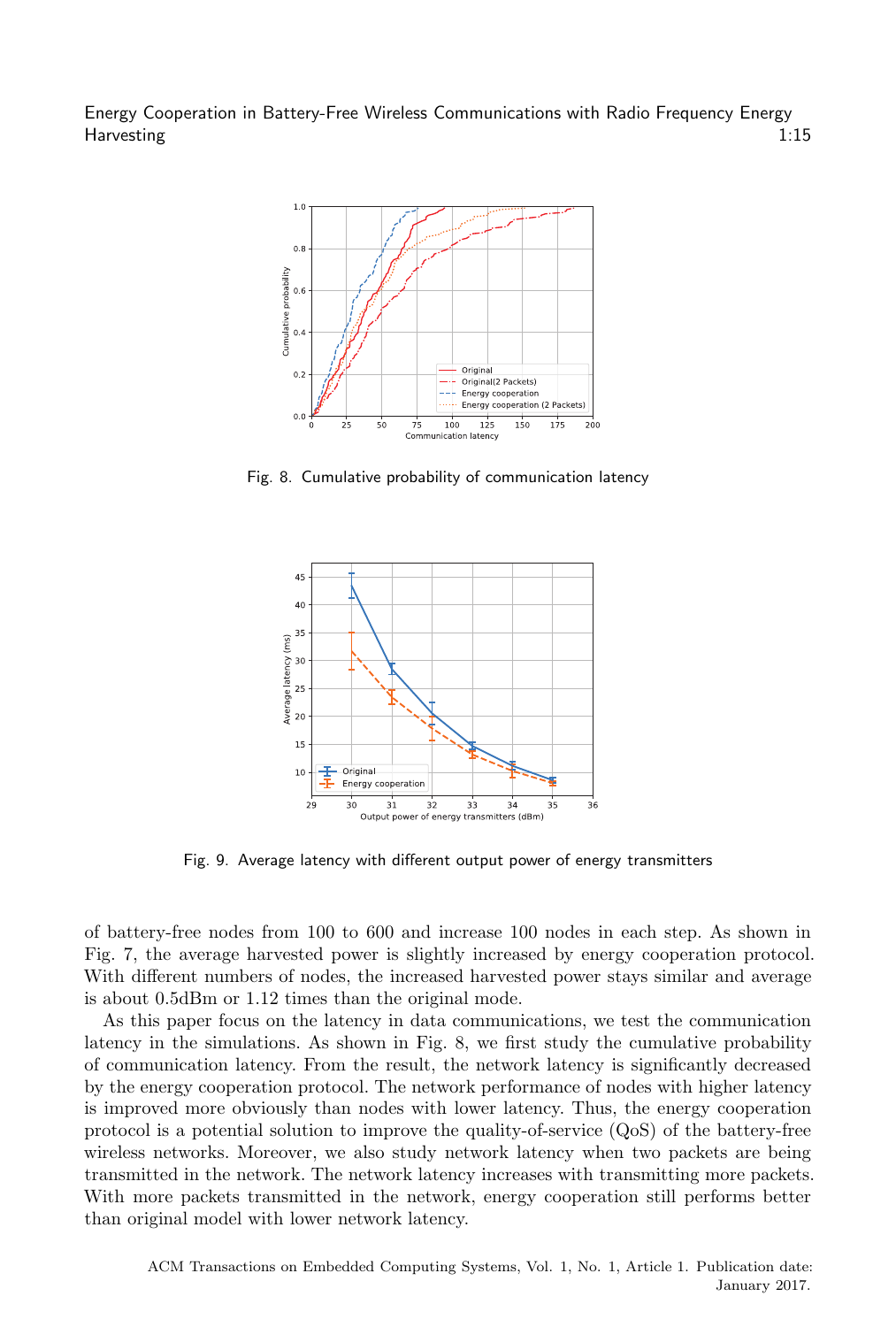<span id="page-16-1"></span>

Fig. 10. Average latency with different number of nodes

As shown in Fig. [9,](#page-15-1) we test the average communication latency with different output powers. We maintain the number of nodes is 200 and adjust the output energy of energy transmitters from 30dBm to 35dBm and add 1dBm in each step. The average latency is also significantly decreased by the energy cooperation protocol with different output powers of energy transmitters. The decreased average latency is about 4 ms with the output power of 30dBm. When the output power increased, as the overall network performance becomes better, the decreased average latency is not so obvious than the result of lower output energy.

We then adjust the number of nodes in the network and maintain the output power of energy transmitters stays 30dBm. We set the number of nodes from 100 to 600 and increase 100 in each step. As shown in Fig. [10,](#page-16-1) the average latency is significantly decreased by the energy cooperation protocol. When the number of nodes is less than 600, the decreased latency is increased with the increasing number of nodes. When the number of nodes is 600, the latency with both original and energy cooperation protocols slightly increases. We consider its reason is because the average number of forwarding hops is increased by the increasing number of nodes. As a result, the energy cooperation protocol can decrease the 5ms or about 15% of the average network latency.

# <span id="page-16-0"></span>7 CONCLUSION AND FUTURE WORK

In this paper, we propose an energy cooperation scheme in battery-free wireless networks with RF energy harvesting to improve the network performance by decreasing the communication latency. We first introduce the scenario of the battery-free wireless network and RF energy harvesting and discuss the problem of the energy cooperation in this scenario. We state a problem to decrease the network latency by energy cooperation then design an energy cooperation protocol to solve the problem. We also theoretically analyze proposed protocol and evaluate its performance through extensive simulations. Both theoretical and numerical results show that our energy cooperation protocols perform better than the original network with shorter network latency.

In the future, we plan to implement a complete RF energy harvesting solution for batteryfree networks to support energy cooperation. Meanwhile, it is signification to find appropriate routing protocol to combine the energy cooperation and packet forwarding. A deeper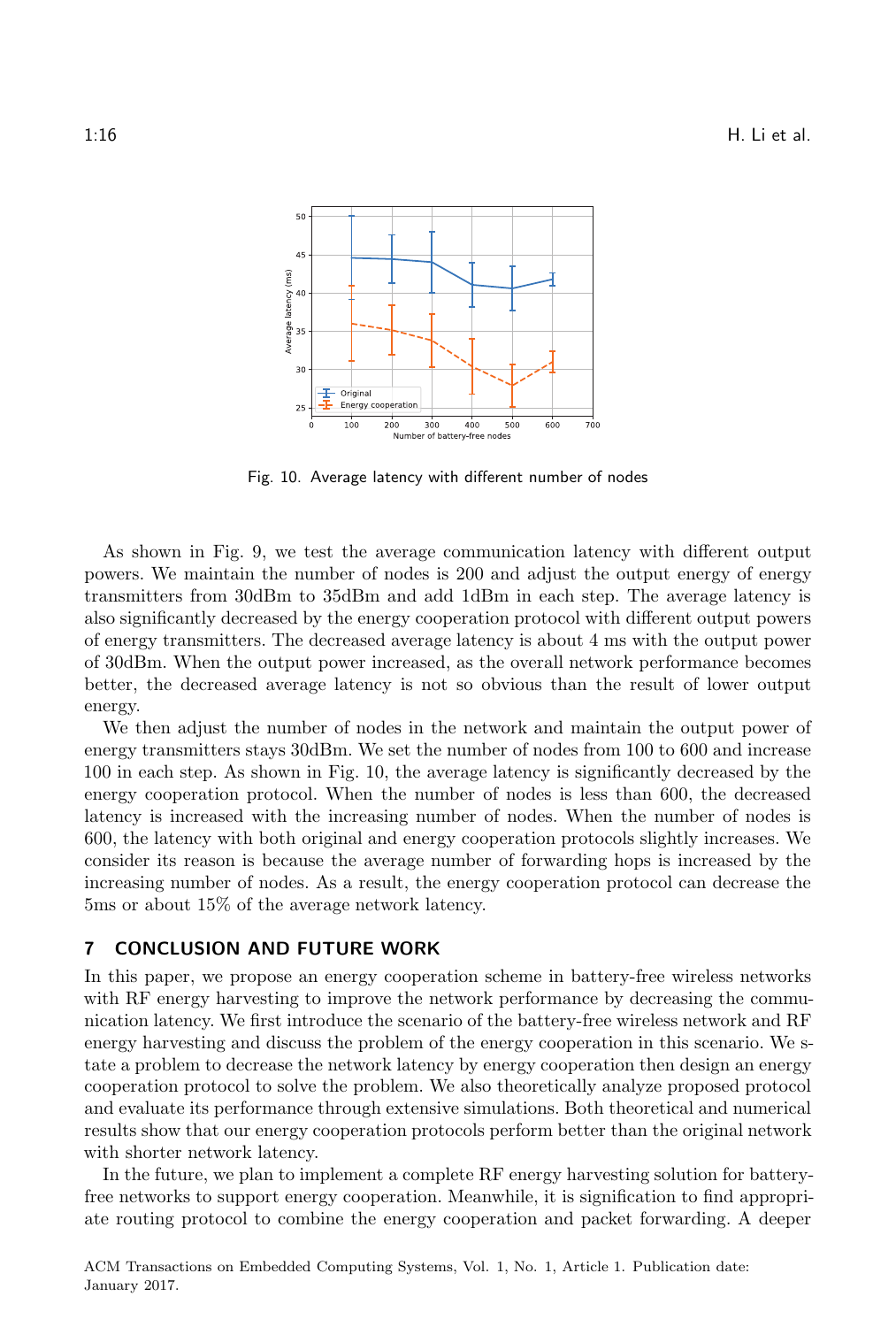experiment with the real word testbed is also needed to evaluate the efficiency of the new energy cooperation protocol.

#### ACKNOWLEDGMENTS

This work is supported by JSPS KAKENHI Grant Number JP16K00117, JP15K15976, JP17K12669, KDDI Foundation, and Research Fund for Postdoctoral Program of Muroran Institute of Technology. Mianxiong Dong is the corresponding author.

#### REFERENCES

- <span id="page-17-0"></span>[1] S. Akbar, Y. Deng, A. Nallanathan, and M. Elkashlan. 2015. Downlink and Uplink Transmission in K-Tier Heterogeneous Cellular Network with Simultaneous Wireless Information and Power Transfer. In *2015 IEEE Global Communications Conference (GLOBECOM)*. 1–6. <https://doi.org/10.1109/GLOCOM.2015.7417762>
- <span id="page-17-5"></span>[2] N. Barroca, H. M. Saraiva, P. T. Gouveia, J. Tavares, L. M. Borges, F. J. Velez, C. Loss, R. Salvado, P. Pinho, R. Gonalves, N. BorgesCarvalho, R. Chavz-Santiago, and I. Balasingham. 2013. Antennas and circuits for ambient RF energy harvesting in wireless body area networks. In *2013 IEEE 24th Annual International Symposium on Personal, Indoor, and Mobile Radio Communications (PIMRC)*. 532–537.<https://doi.org/10.1109/PIMRC.2013.6666194>
- <span id="page-17-2"></span>[3] Sravanthi Chalasani and J. M. Conrad. 2008. A survey of energy harvesting sources for embedded systems. In *IEEE SoutheastCon 2008*. 442–447.<https://doi.org/10.1109/SECON.2008.4494336>
- <span id="page-17-9"></span>[4] P. Cheng, S. He, F. Jiang, Y. Gu, and J. Chen. 2013. Optimal Scheduling for Quality of Monitoring in Wireless Rechargeable Sensor Networks. *IEEE Transactions on Wireless Communications* 12, 6 (June 2013), 3072–3084.<https://doi.org/10.1109/TWC.2013.050313.121691>
- <span id="page-17-13"></span>[5] Y. K. Chia, S. Sun, and R. Zhang. 2014. Energy Cooperation in Cellular Networks with Renewable Powered Base Stations. *IEEE Transactions on Wireless Communications* 13, 12 (Dec 2014), 6996–7010. <https://doi.org/10.1109/TWC.2014.2339845>
- <span id="page-17-6"></span>[6] M. Erol-Kantarci and H. T. Mouftah. 2012. Mission-aware placement of RF-based power transmitters in wireless sensor networks. In *Computers and Communications (ISCC), 2012 IEEE Symposium on*. 000012–000017.<https://doi.org/10.1109/ISCC.2012.6249261>
- <span id="page-17-7"></span>[7] L. Fu, P. Cheng, Y. Gu, J. Chen, and T. He. 2013. Minimizing charging delay in wireless rechargeable sensor networks. In *INFOCOM, 2013 Proceedings IEEE*. 2922–2930. <https://doi.org/10.1109/INFCOM.2013.6567103>
- <span id="page-17-10"></span>[8] L. Fu, P. Cheng, Y. Gu, J. Chen, and T. He. 2016. Optimal Charging in Wireless Rechargeable Sensor Networks. *IEEE Transactions on Vehicular Technology* 65, 1 (Jan 2016), 278–291. <https://doi.org/10.1109/TVT.2015.2391119>
- <span id="page-17-11"></span>[9] B. Gurakan, O. Ozel, J. Yang, and S. Ulukus. 2012. Two-way and multiple-access energy harvesting systems with energy cooperation. In *2012 Conference Record of the Forty Sixth Asilomar Conference on Signals, Systems and Computers (ASILOMAR)*. 58–62.<https://doi.org/10.1109/ACSSC.2012.6488958>
- <span id="page-17-4"></span>[10] B. Gurakan, O. Ozel, J. Yang, and S. Ulukus. 2013. Energy Cooperation in Energy Harvesting Communications. *IEEE Transactions on Communications* 61, 12 (December 2013), 4884–4898. <https://doi.org/10.1109/TCOMM.2013.110113.130184>
- <span id="page-17-8"></span>[11] S. He, J. Chen, F. Jiang, D. K. Y. Yau, G. Xing, and Y. Sun. 2013. Energy Provisioning in Wireless Rechargeable Sensor Networks. *IEEE Transactions on Mobile Computing* 12, 10 (Oct 2013), 1931–1942. <https://doi.org/10.1109/TMC.2012.161>
- <span id="page-17-12"></span>[12] C. Huang, R. Zhang, and S. Cui. 2013. Throughput Maximization for the Gaussian Relay Channel with Energy Harvesting Constraints. *IEEE Journal on Selected Areas in Communications* 31, 8 (August 2013), 1469–1479.<https://doi.org/10.1109/JSAC.2013.130811>
- <span id="page-17-3"></span>[13] H. Jabbar, Y. S. Song, and T. T. Jeong. 2010. RF energy harvesting system and circuits for charging of mobile devices. *IEEE Transactions on Consumer Electronics* 56, 1 (February 2010), 247–253. <https://doi.org/10.1109/TCE.2010.5439152>
- <span id="page-17-14"></span>[14] H. Ju and R. Zhang. 2014. User cooperation in wireless powered communication networks. In *2014 IEEE Global Communications Conference*. 1430–1435.<https://doi.org/10.1109/GLOCOM.2014.7037009>
- <span id="page-17-1"></span>[15] Tom J. Kamierski and Steve Beeby. 2010. *Energy Harvesting Systems: Principles, Modeling and Applications* (1st ed.). Springer Publishing Company, Incorporated.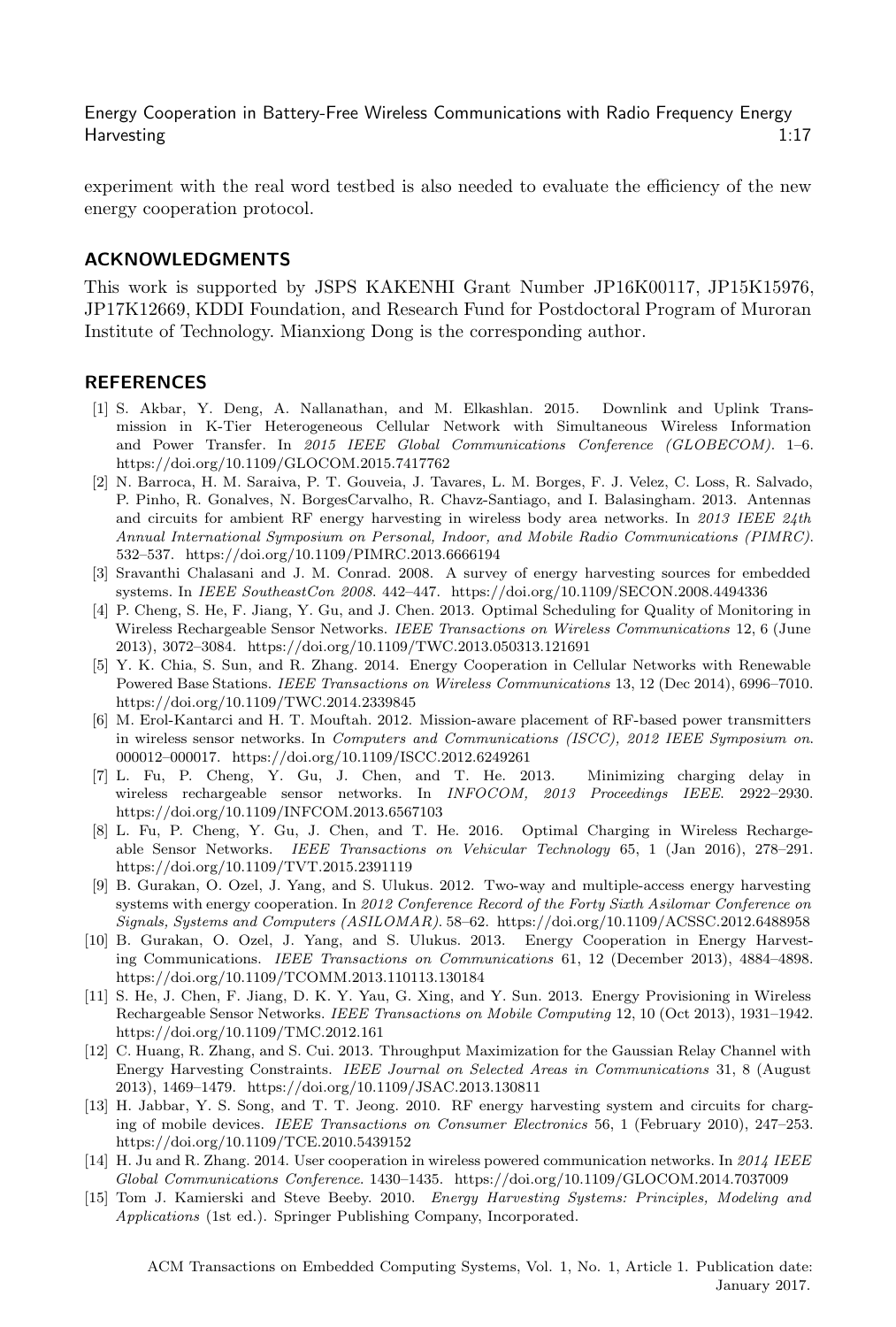- <span id="page-18-16"></span>[16] H. Kitayoshi and K. Sawaya. 2005. Long range passive RFID-tag for sensor networks. In *VTC-2005-Fall. 2005 IEEE 62nd Vehicular Technology Conference, 2005.*, Vol. 4. 2696–2700. <https://doi.org/10.1109/VETECF.2005.1559038>
- <span id="page-18-14"></span>[17] Y. Li, L. Fu, M. Chen, K. Chi, and Y. h. Zhu. 2015. RF-Based Charger Placement for Duty Cycle Guarantee in Battery-Free Sensor Networks. *IEEE Communications Letters* 19, 10 (Oct 2015), 1802– 1805.<https://doi.org/10.1109/LCOMM.2015.2468212>
- <span id="page-18-9"></span>[18] H. Liu, M. Bolic, A. Nayak, and I. Stojmenovic. 2008. Taxonomy and Challenges of the Integration of RFID and Wireless Sensor Networks. *IEEE Network* 22, 6 (November 2008), 26–35. <https://doi.org/10.1109/MNET.2008.4694171>
- <span id="page-18-6"></span>[19] X. Lu, P. Wang, D. Niyato, D. I. Kim, and Z. Han. 2015. Wireless Networks With RF Energy Harvesting: A Contemporary Survey. *IEEE Communications Surveys Tutorials* 17, 2 (Secondquarter 2015), 757– 789.<https://doi.org/10.1109/COMST.2014.2368999>
- <span id="page-18-2"></span>[20] Friedemann Mattern and Christian Floerkemeier. 2010. *From the Internet of Computers to the Internet of Things*. Springer Berlin Heidelberg, Berlin, Heidelberg, 242–259. [https://doi.org/10.1007/978-3-642-17226-7](https://doi.org/10.1007/978-3-642-17226-7_15) 15
- <span id="page-18-11"></span>[21] U. Olgun, C. C. Chen, and J. L. Volakis. 2012. Efficient ambient WiFi energy harvesting technology and its applications. In *Proceedings of the 2012 IEEE International Symposium on Antennas and Propagation*. 1–2.<https://doi.org/10.1109/APS.2012.6349384>
- <span id="page-18-17"></span>[22] A. K. Othman, K. M. Lee, H. Zen, W. A. W. Zainal, and M. F. M. Sabri. 2009. Wireless sensor networks for swift bird farms monitoring. In *2009 International Conference on Ultra Modern Telecommunications Workshops*. 1–7.<https://doi.org/10.1109/ICUMT.2009.5345571>
- <span id="page-18-7"></span>[23] A. N. Parks, A. P. Sample, Y. Zhao, and J. R. Smith. 2013. A wireless sensing platform utilizing ambient RF energy. In *Biomedical Wireless Technologies, Networks, and Sensing Systems (BioWireleSS), 2013 IEEE Topical Conference on*. 154–156.<https://doi.org/10.1109/BioWireleSS.2013.6613706>
- <span id="page-18-0"></span>[24] M. Philipose, J. R. Smith, B. Jiang, A. Mamishev, Sumit Roy, and K. Sundara-Rajan. 2005. Battery-free wireless identification and sensing. *IEEE Pervasive Computing* 4, 1 (Jan 2005), 37–45. <https://doi.org/10.1109/MPRV.2005.7>
- <span id="page-18-10"></span>[25] A. P. Sample, D. J. Yeager, P. S. Powledge, A. V. Mamishev, and J. R. Smith. 2008. Design of an RFID-Based Battery-Free Programmable Sensing Platform. *IEEE Transactions on Instrumentation and Measurement* 57, 11 (Nov 2008), 2608–2615.<https://doi.org/10.1109/TIM.2008.925019>
- <span id="page-18-5"></span>[26] S. Sudevalayam and P. Kulkarni. 2011. Energy Harvesting Sensor Nodes: Survey and Implications. *IEEE Communications Surveys Tutorials* 13, 3 (Third 2011), 443–461. <https://doi.org/10.1109/SURV.2011.060710.00094>
- <span id="page-18-15"></span>[27] K. Tutuncuoglu and A. Yener. 2013. Cooperative energy harvesting communications with relaying and energy sharing. In *Information Theory Workshop (ITW), 2013 IEEE*. 1–5. <https://doi.org/10.1109/ITW.2013.6691280>
- <span id="page-18-8"></span>[28] H. J. Visser and R. J. M. Vullers. 2013. RF Energy Harvesting and Transport for Wireless Sensor Network Applications: Principles and Requirements. *Proc. IEEE* 101, 6 (June 2013), 1410–1423. <https://doi.org/10.1109/JPROC.2013.2250891>
- <span id="page-18-12"></span>[29] R. J. Vyas, B. B. Cook, Y. Kawahara, and M. M. Tentzeris. 2013. E-WEHP: A Batteryless Embedded Sensor-Platform Wirelessly Powered From Ambient Digital-TV Signals. *IEEE Transactions on Microwave Theory and Techniques* 61, 6 (June 2013), 2491–2505. <https://doi.org/10.1109/TMTT.2013.2258168>
- <span id="page-18-13"></span>[30] F. Zhang, Y. Zhang, J. Silver, Y. Shakhsheer, M. Nagaraju, A. Klinefelter, J. Pandey, J. Boley, E. Carlson, A. Shrivastava, B. Otis, and B. Calhoun. 2012. A batteryless 19  $\mu$  W MICS/ISM-band energy harvesting body area sensor node SoC. In *2012 IEEE International Solid-State Circuits Conference*. 298–300.<https://doi.org/10.1109/ISSCC.2012.6177004>
- <span id="page-18-1"></span>[31] Qingchen Zhang, Zhikui Chen, and Yonglin Leng. 2015. Distributed Fuzzy C-means Algorithms for Big Sensor Data Based on Cloud Computing. *Int. J. Sen. Netw.* 18, 1/2 (June 2015), 32–39. <https://doi.org/10.1504/IJSNET.2015.069871>
- <span id="page-18-3"></span>[32] Qingchen Zhang, Laurence T. Yang, Zhikui Chen, and Peng Li. 2018. High-order possibilistic c-means algorithms based on tensor decompositions for big data in IoT. *Information Fusion* 39, Supplement C  $(2018), 72 - 80.$ <https://doi.org/10.1016/j.inffus.2017.04.002>
- <span id="page-18-4"></span>[33] Yongmin Zhang, Shibo He, and Jiming Chen. 2016. Data Gathering Optimization by Dynamic Sensing and Routing in Rechargeable Sensor Networks. *IEEE/ACM Trans. Netw.* 24, 3 (June 2016), 1632–1646. <http://dl.acm.org/citation.cfm?id=2992189.2992214>